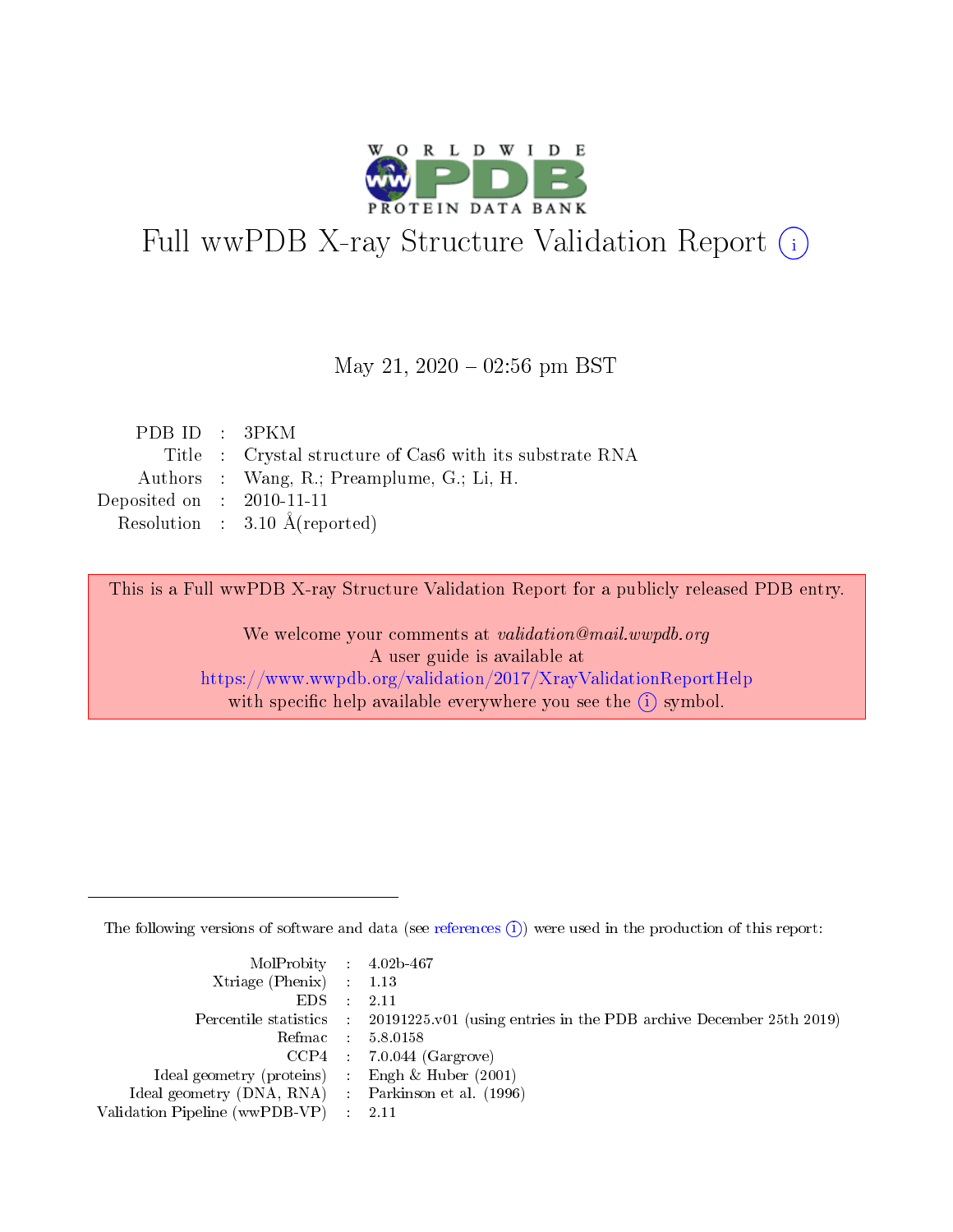# 1 [O](https://www.wwpdb.org/validation/2017/XrayValidationReportHelp#overall_quality)verall quality at a glance  $(i)$

The following experimental techniques were used to determine the structure: X-RAY DIFFRACTION

The reported resolution of this entry is 3.10 Å.

Percentile scores (ranging between 0-100) for global validation metrics of the entry are shown in the following graphic. The table shows the number of entries on which the scores are based.



| Metric                | Whole archive        | <b>Similar resolution</b>          |
|-----------------------|----------------------|------------------------------------|
|                       | $(\#\text{Entries})$ | $(\#Entries, resolution range(A))$ |
| $R_{free}$            | 130704               | $1094(3.10-3.10)$                  |
| Clashscore            | 141614               | $1184(3.10-3.10)$                  |
| Ramachandran outliers | 138981               | $1141 (3.10 - 3.10)$               |
| Sidechain outliers    | 138945               | $1141(3.10-3.10)$                  |
| RSRZ outliers         | 127900               | $1067(3.10-3.10)$                  |
| RNA backbone          | 3102                 | $1116(3.40-2.80)$                  |

The table below summarises the geometric issues observed across the polymeric chains and their fit to the electron density. The red, orange, yellow and green segments on the lower bar indicate the fraction of residues that contain outliers for  $\geq=3$ , 2, 1 and 0 types of geometric quality criteria respectively. A grey segment represents the fraction of residues that are not modelled. The numeric value for each fraction is indicated below the corresponding segment, with a dot representing fractions  $\epsilon=5\%$  The upper red bar (where present) indicates the fraction of residues that have poor fit to the electron density. The numeric value is given above the bar.

| Mol     | Chain | $\mathbf{Length}$ |     | Quality of chain |          |     |
|---------|-------|-------------------|-----|------------------|----------|-----|
|         |       |                   | 13% |                  |          |     |
|         | A     | 269               | 27% | 46%              | 11%      | 15% |
|         |       |                   | 11% |                  |          |     |
|         | Χ     | 269               | 23% | 48%              | 14%<br>٠ | 13% |
|         |       |                   |     |                  |          |     |
| ച       | G     | 10                | 20% | 70%              |          | 10% |
|         |       |                   | 33% |                  |          |     |
| ച<br>e. | R     | 9                 | 11% | 56%              | 33%      |     |

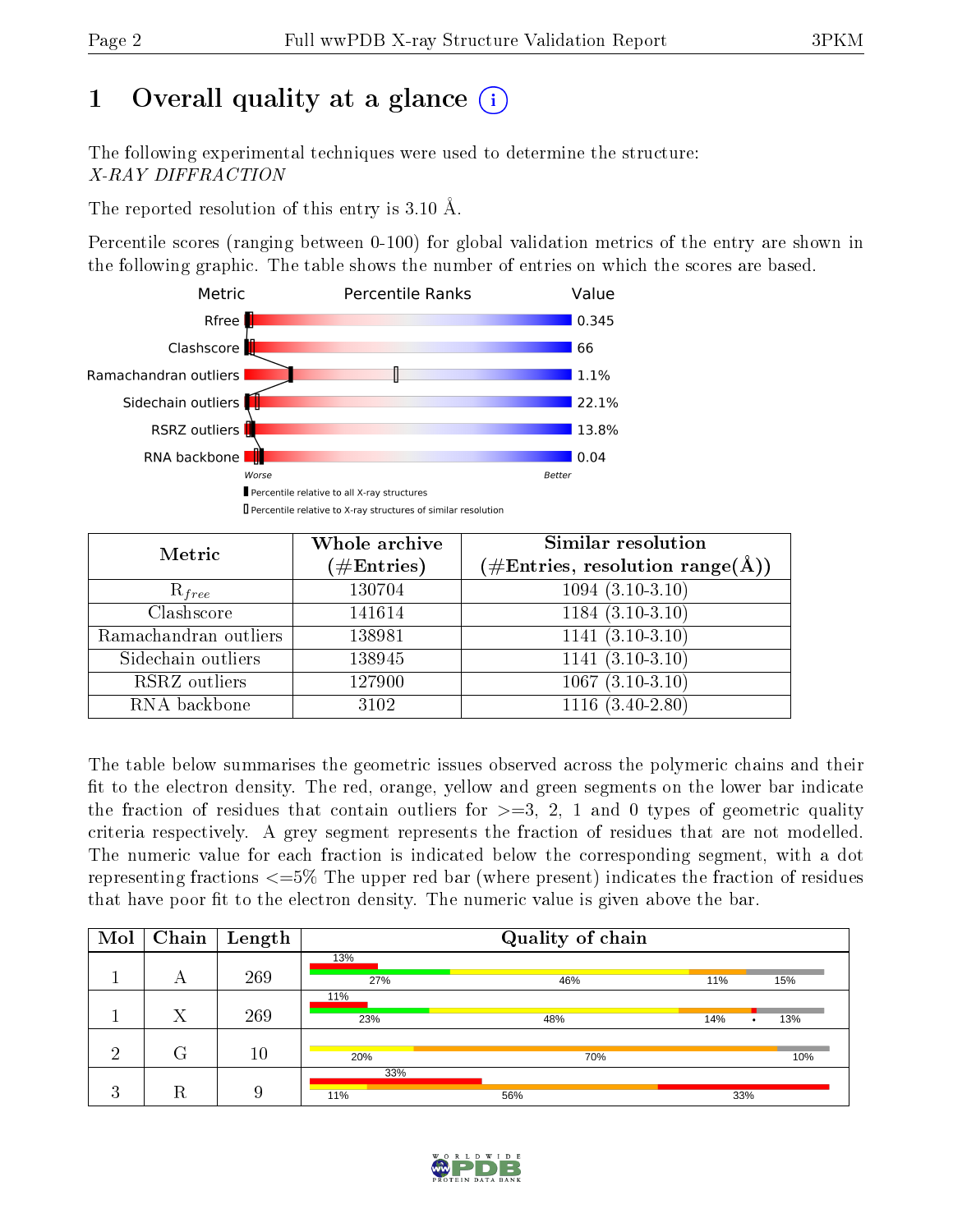# 2 Entry composition  $\left( \cdot \right)$

There are 3 unique types of molecules in this entry. The entry contains 4195 atoms, of which 0 are hydrogens and 0 are deuteriums.

In the tables below, the ZeroOcc column contains the number of atoms modelled with zero occupancy, the AltConf column contains the number of residues with at least one atom in alternate conformation and the Trace column contains the number of residues modelled with at most 2 atoms.

| Mol | $Chain   Residues$ | Atoms |                |         |  | ZeroOcc   AltConf   Trace |  |  |
|-----|--------------------|-------|----------------|---------|--|---------------------------|--|--|
|     | 229                | Total |                | -N      |  |                           |  |  |
|     |                    | 1891  | 1250           | 309 325 |  |                           |  |  |
|     | 233                | Total | $\overline{C}$ | N       |  |                           |  |  |
|     |                    | 1925  | 1270-          | 318 330 |  |                           |  |  |

• Molecule 1 is a protein called Cas6 protein.

| Chain        | Residue | Modelled   | Actual | Comment               | Reference          |
|--------------|---------|------------|--------|-----------------------|--------------------|
| A            | 2       | HIS        |        | <b>EXPRESSION TAG</b> | UNP Q8U1S4         |
| А            | 3       | <b>HIS</b> |        | <b>EXPRESSION TAG</b> | UNP Q8U1S4         |
| $\mathsf{A}$ | 4       | <b>HIS</b> |        | <b>EXPRESSION TAG</b> | UNP Q8U1S4         |
| А            | 5       | <b>HIS</b> |        | <b>EXPRESSION TAG</b> | UNP Q8U1S4         |
| А            | 6       | GLY        |        | <b>EXPRESSION TAG</b> | UNP Q8U1S4         |
| $\mathsf{A}$ | 7       | <b>SER</b> |        | <b>EXPRESSION TAG</b> | UNP Q8U1S4         |
| X            | 2       | <b>HIS</b> |        | <b>EXPRESSION TAG</b> | UNP Q8U1S4         |
| X            | 3       | <b>HIS</b> |        | <b>EXPRESSION TAG</b> | UNP Q8U1S4         |
| X            | 4       | <b>HIS</b> |        | <b>EXPRESSION TAG</b> | UNP Q8U1S4         |
| X            | 5       | <b>HIS</b> |        | <b>EXPRESSION TAG</b> | UNP.<br>Q8U1S4     |
| X            | 6       | GLY        |        | <b>EXPRESSION TAG</b> | Q8U1S4<br>UNP      |
| Х            | 7       | <b>SER</b> |        | <b>EXPRESSION TAG</b> | Q8U <sub>1S4</sub> |

There are 12 discrepancies between the modelled and reference sequences:

Molecule 2 is a RNA chain called 5'-R(\*AP\*UP\*UP\*AP\*CP\*AP\*AP\*UP\*AP\*A)-3'.

| Mol | Chain   Residues | $\rm{Atoms}$ |     |      | $\text{ZeroOcc} \mid \text{AltConf} \mid \text{Trace}$ |  |  |  |
|-----|------------------|--------------|-----|------|--------------------------------------------------------|--|--|--|
|     |                  | Total        | 86. | - 34 | 60                                                     |  |  |  |

Molecule 3 is a RNA chain called 5'-R(P\*UP\*UP\*AP\*CP\*AP\*AP\*UP\*AP\*A)-3'.

| Mol | Chain   Residues |              |     | Atoms    |  | $\text{ZeroOcc} \mid \text{AltConf} \mid \text{Trace}$ |  |
|-----|------------------|--------------|-----|----------|--|--------------------------------------------------------|--|
|     |                  | Total<br>190 | G N | 86 34 61 |  |                                                        |  |

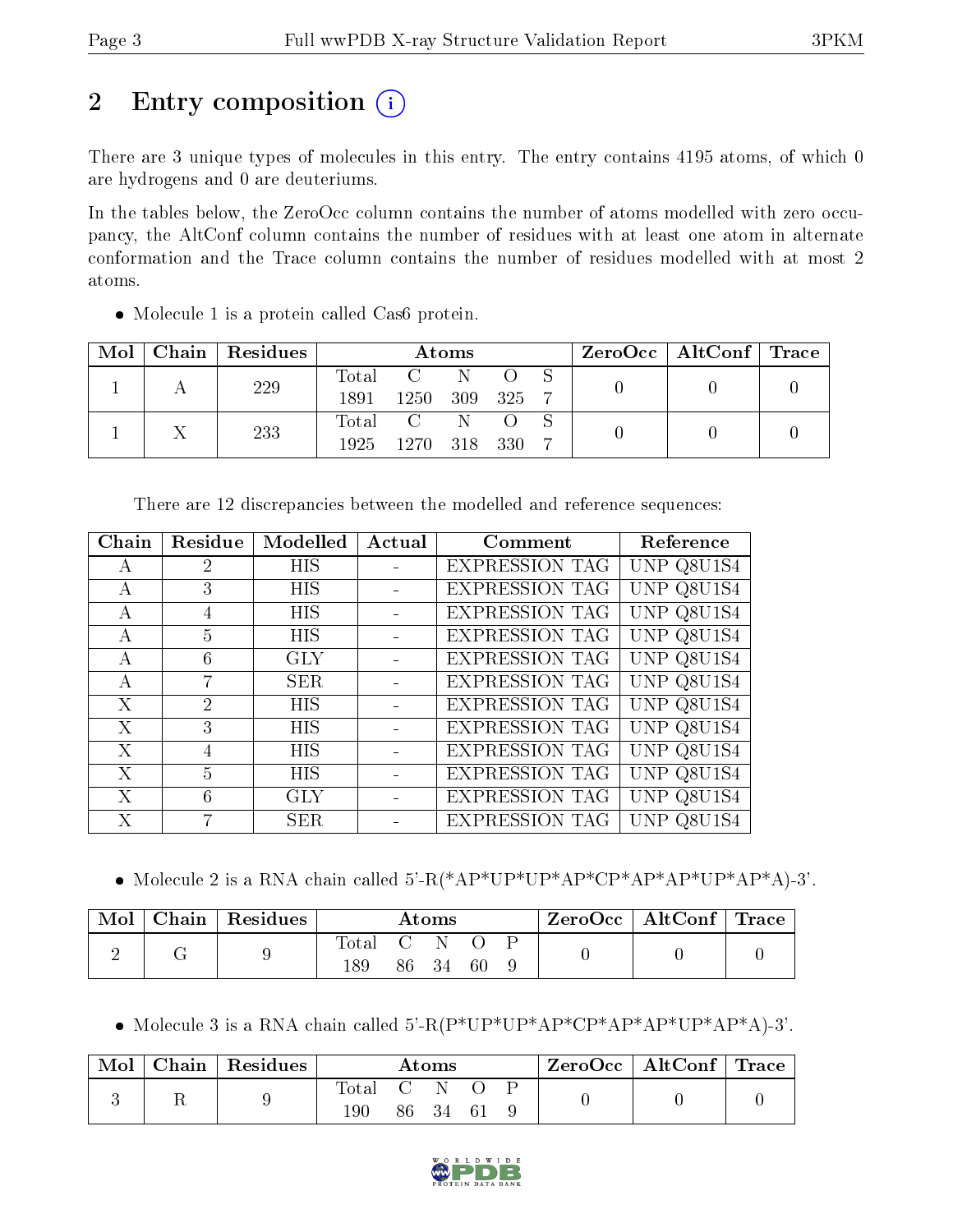# 3 Residue-property plots  $(i)$

These plots are drawn for all protein, RNA and DNA chains in the entry. The first graphic for a chain summarises the proportions of the various outlier classes displayed in the second graphic. The second graphic shows the sequence view annotated by issues in geometry and electron density. Residues are color-coded according to the number of geometric quality criteria for which they contain at least one outlier: green  $= 0$ , yellow  $= 1$ , orange  $= 2$  and red  $= 3$  or more. A red dot above a residue indicates a poor fit to the electron density (RSRZ  $> 2$ ). Stretches of 2 or more consecutive residues without any outlier are shown as a green connector. Residues present in the sample, but not in the model, are shown in grey.



• Molecule 1: Cas6 protein

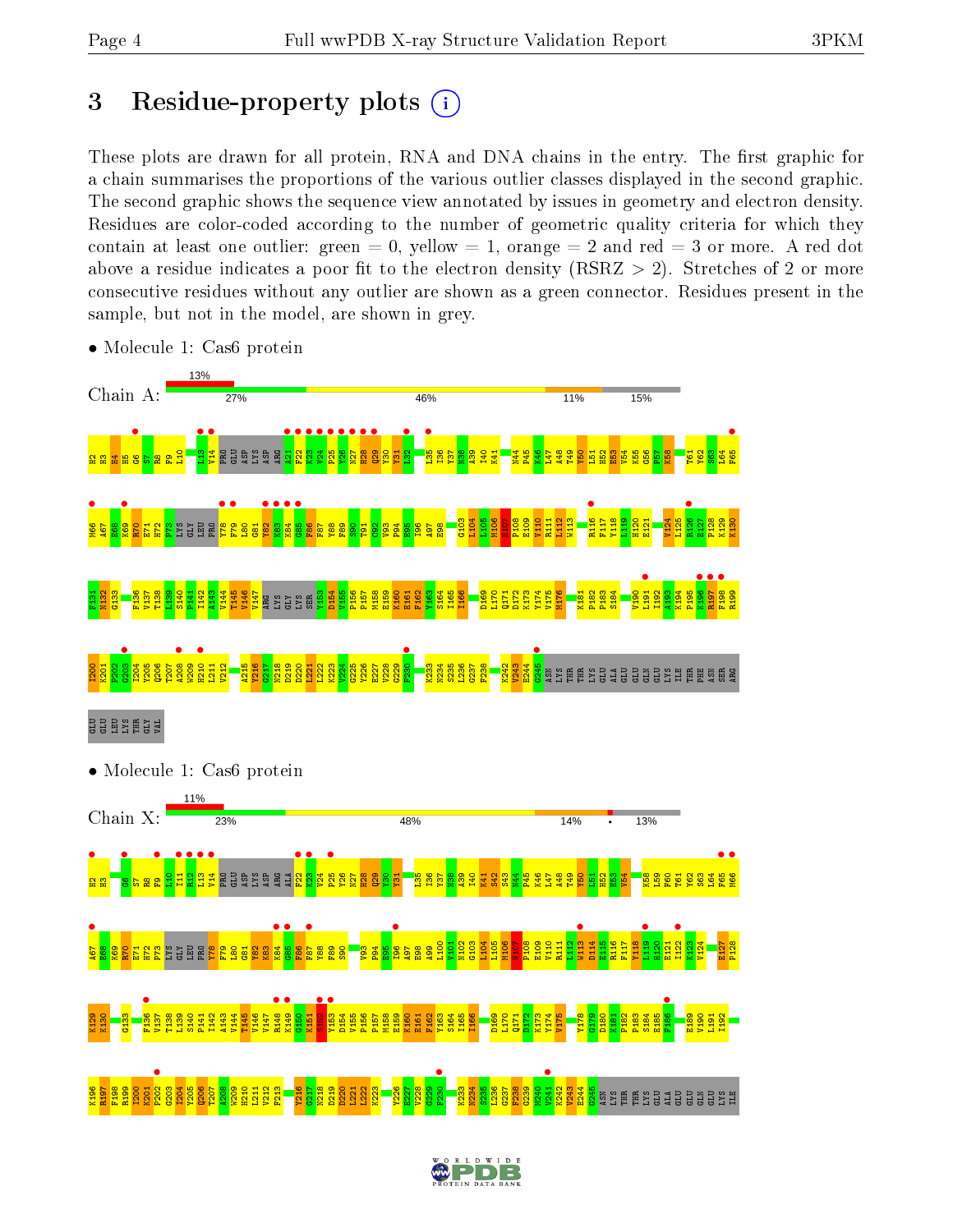# E AS A SO GRY ARG GLU E

 $\bullet$  Molecule 2: 5'-R(\*AP\*UP\*AP\*AP\*CP\*AP\*AP\*AP\*A)-3'

| Chain $G$ :                           | 20% | 70%                                                |     | 10% |
|---------------------------------------|-----|----------------------------------------------------|-----|-----|
| <bb #8="" \$="" <mark="">2 8 2 2</bb> |     |                                                    |     |     |
|                                       |     | • Molecule 3: 5'-R(P*UP*UP*AP*CP*AP*AP*UP*AP*A)-3' |     |     |
|                                       | 33% |                                                    |     |     |
| Chain $R$ :                           | 11% | 56%                                                | 33% |     |
| <b>BBTBSFBST</b>                      |     |                                                    |     |     |

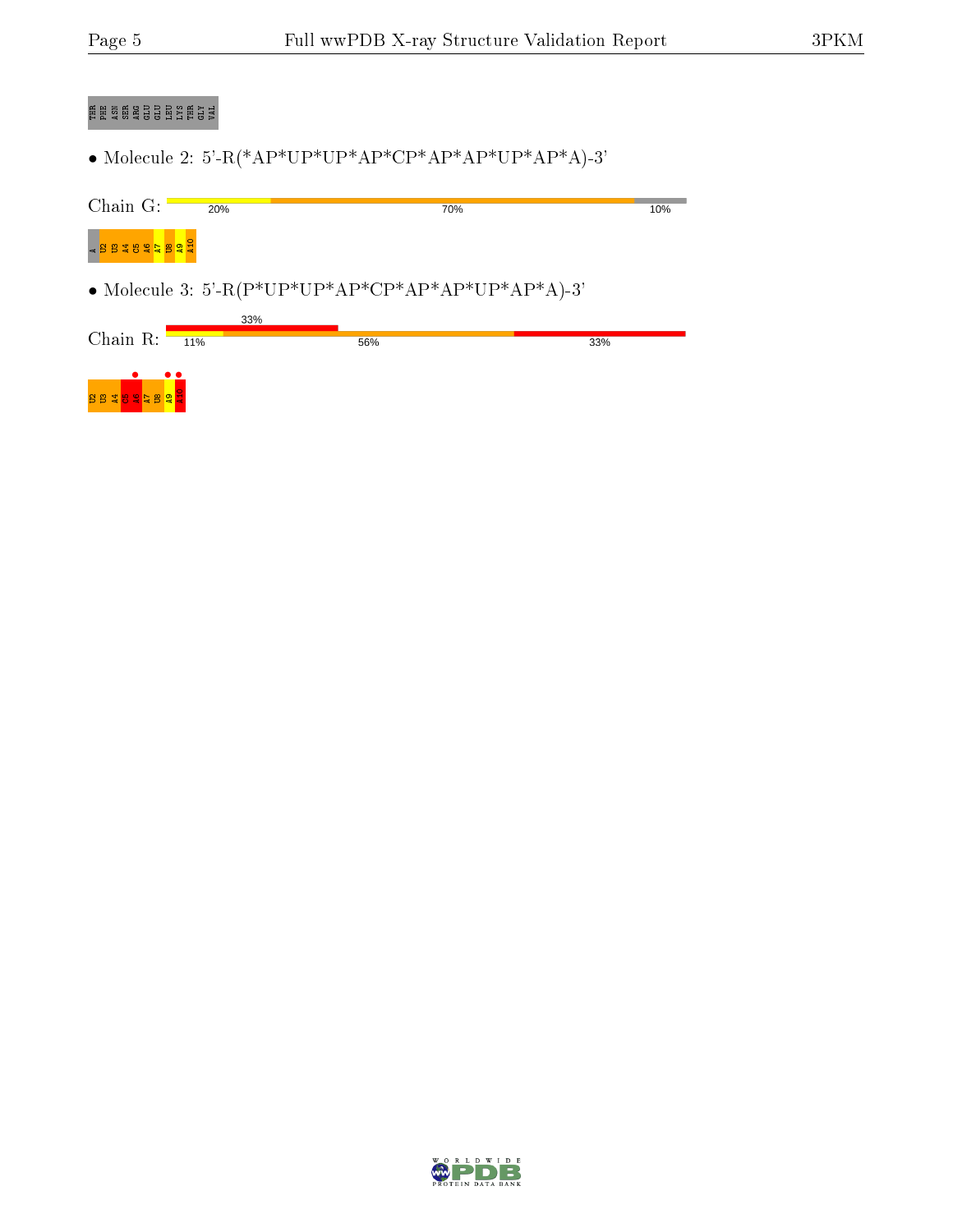# 4 Data and refinement statistics  $(i)$

| Property                                                             | <b>Value</b>                                             | Source     |
|----------------------------------------------------------------------|----------------------------------------------------------|------------|
| $\overline{\text{Space}}$ group                                      | P 32 2 1                                                 | Depositor  |
| Cell constants                                                       | $96.56\text{\AA}$<br>$96.56\rm\AA$<br>$165.49\text{\AA}$ |            |
| a, b, c, $\alpha$ , $\beta$ , $\gamma$                               | $90.00^\circ$<br>$90.00^\circ$<br>$120.00^{\circ}$       | Depositor  |
| Resolution $(A)$                                                     | 46.35<br>$-3.10$                                         | Depositor  |
|                                                                      | 46.35<br>$-3.10$                                         | <b>EDS</b> |
| % Data completeness                                                  | $69.4(46.35-3.10)$                                       | Depositor  |
| (in resolution range)                                                | 69.7 $(46.35-3.10)$                                      | <b>EDS</b> |
| $\mathrm{R}_{merge}$                                                 | (Not available)                                          | Depositor  |
| $\mathrm{R}_{sym}$                                                   | (Not available)                                          | Depositor  |
| $\langle I/\sigma(I) \rangle$ <sup>1</sup>                           | $\overline{2.81}$ (at 3.12Å)                             | Xtriage    |
| Refinement program                                                   | PHENIX (phenix.refine: 1.6.1 357)                        | Depositor  |
|                                                                      | $\overline{0.276}$ ,<br>0.318                            | Depositor  |
| $R, R_{free}$                                                        | 0.308<br>0.345<br>$\overline{\phantom{a}}$               | DCC        |
| $R_{free}$ test set                                                  | 1482 reflections $(10.21\%)$                             | wwPDB-VP   |
| Wilson B-factor $(A^2)$                                              | 80.9                                                     | Xtriage    |
| Anisotropy                                                           | 0.747                                                    | Xtriage    |
| Bulk solvent $k_{sol}(e/\mathring{A}^3)$ , $B_{sol}(\mathring{A}^2)$ | $0.29$ , 115.7                                           | <b>EDS</b> |
| L-test for twinning <sup>2</sup>                                     | $< L >$ = 0.49, $< L2$ = 0.33                            | Xtriage    |
| Estimated twinning fraction                                          | $0.051$ for $-h,-k,l$                                    | Xtriage    |
| $F_o, F_c$ correlation                                               | 0.89                                                     | <b>EDS</b> |
| Total number of atoms                                                | 4195                                                     | wwPDB-VP   |
| Average B, all atoms $(A^2)$                                         | 172.0                                                    | wwPDB-VP   |

Xtriage's analysis on translational NCS is as follows: The largest off-origin peak in the Patterson function is  $19.59\%$  of the height of the origin peak. No significant pseudotranslation is detected.

<sup>&</sup>lt;sup>2</sup>Theoretical values of  $\langle |L| \rangle$ ,  $\langle L^2 \rangle$  for acentric reflections are 0.5, 0.333 respectively for untwinned datasets, and 0.375, 0.2 for perfectly twinned datasets.



<span id="page-5-1"></span><span id="page-5-0"></span><sup>1</sup> Intensities estimated from amplitudes.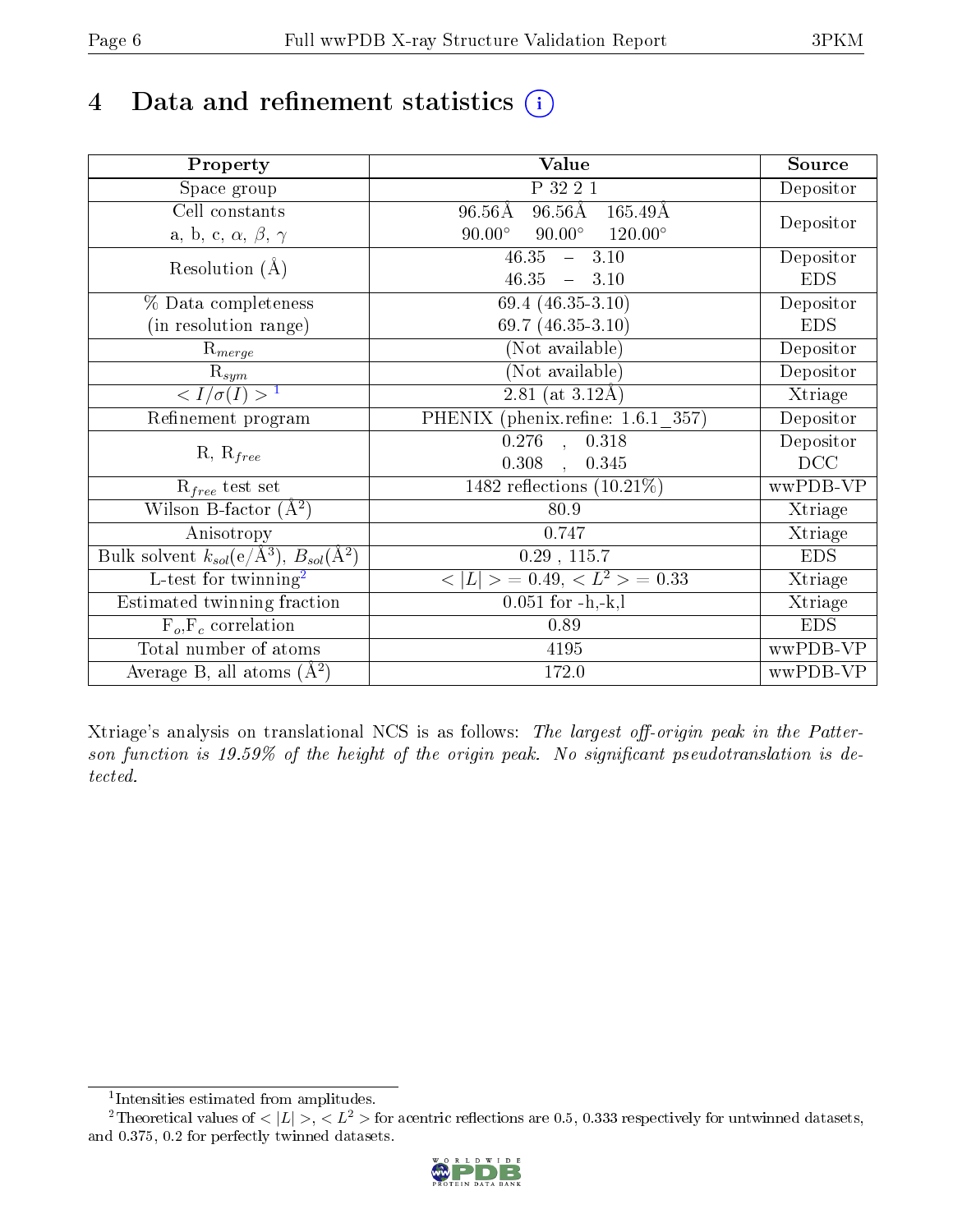# 5 Model quality  $(i)$

# 5.1 Standard geometry  $(i)$

The Z score for a bond length (or angle) is the number of standard deviations the observed value is removed from the expected value. A bond length (or angle) with  $|Z| > 5$  is considered an outlier worth inspection. RMSZ is the root-mean-square of all Z scores of the bond lengths (or angles).

| Mol          | Chain |      | Bond lengths | Bond angles |                               |  |  |
|--------------|-------|------|--------------|-------------|-------------------------------|--|--|
|              |       | RMSZ | $\# Z >5$    | RMSZ        | # $ Z >5$                     |  |  |
| $\mathbf{1}$ |       | 0.35 | 0/1948       | 0.68        | $2/2628$ $(0.\overline{1\%)}$ |  |  |
|              | X     | 0.41 | 0/1983       | 0.72        | $3/2673$ $(0.1\%)$            |  |  |
| 2            | G     | 0.62 | 0/211        | 1.32        | $1/325(0.3\%)$                |  |  |
| 3            | R.    | 0.70 | 0/212        | 1.40        | 4/327<br>$(1.2\%)$            |  |  |
| AH           | АH    | 0.42 | 4354         | 0.80        | $10/5953(0.2\%)$              |  |  |

Chiral center outliers are detected by calculating the chiral volume of a chiral center and verifying if the center is modelled as a planar moiety or with the opposite hand.A planarity outlier is detected by checking planarity of atoms in a peptide group, atoms in a mainchain group or atoms of a sidechain that are expected to be planar.

|  | $\mid$ Mol $\mid$ Chain $\mid$ #Chirality outliers $\mid$ #Planarity outliers $\mid$ |
|--|--------------------------------------------------------------------------------------|
|  |                                                                                      |

There are no bond length outliers.

All (10) bond angle outliers are listed below:

| Mol | Chain | Res    | <b>Type</b> | Atoms        | Z       | Observed $(°)$ | $\text{Ideal}({}^o)$ |
|-----|-------|--------|-------------|--------------|---------|----------------|----------------------|
|     | Χ     | 107    | ASN         | $C-N$ - $CD$ | $-5.86$ | 107.70         | 120.60               |
| 1   | А     | 107    | ASN         | $C-N$ - $CD$ | $-5.82$ | 107.80         | 120.60               |
| 3   | R.    | 5      | C           | $C6-N1-C2$   | $-5.70$ | 118.02         | 120.30               |
| 3   | R     | $10\,$ | А           | $C8-N9-C4$   | $-5.70$ | 103.52         | 105.80               |
| 1   | Х     | 152    | <b>SER</b>  | $N$ -CA-C    | 5.56    | 126.02         | 111.00               |
| 3   | R.    | 10     | А           | $N7-C8-N9$   | 5.41    | 116.51         | 113.80               |
| 2   | G     | 6      | А           | $N9-C4-C5$   | $-5.33$ | 103.67         | 105.80               |
| 1   | Х     | 220    | ASP         | $CB-CG-OD2$  | 5.21    | 122.99         | 118.30               |
|     | A     | 220    | ASP         | $CB-CG-OD2$  | 5.20    | 122.98         | 118.30               |
| 3   | R     | 6      | А           | $N7-C8-N9$   | 5.12    | 116.36         | 113.80               |

There are no chirality outliers.

All (1) planarity outliers are listed below:

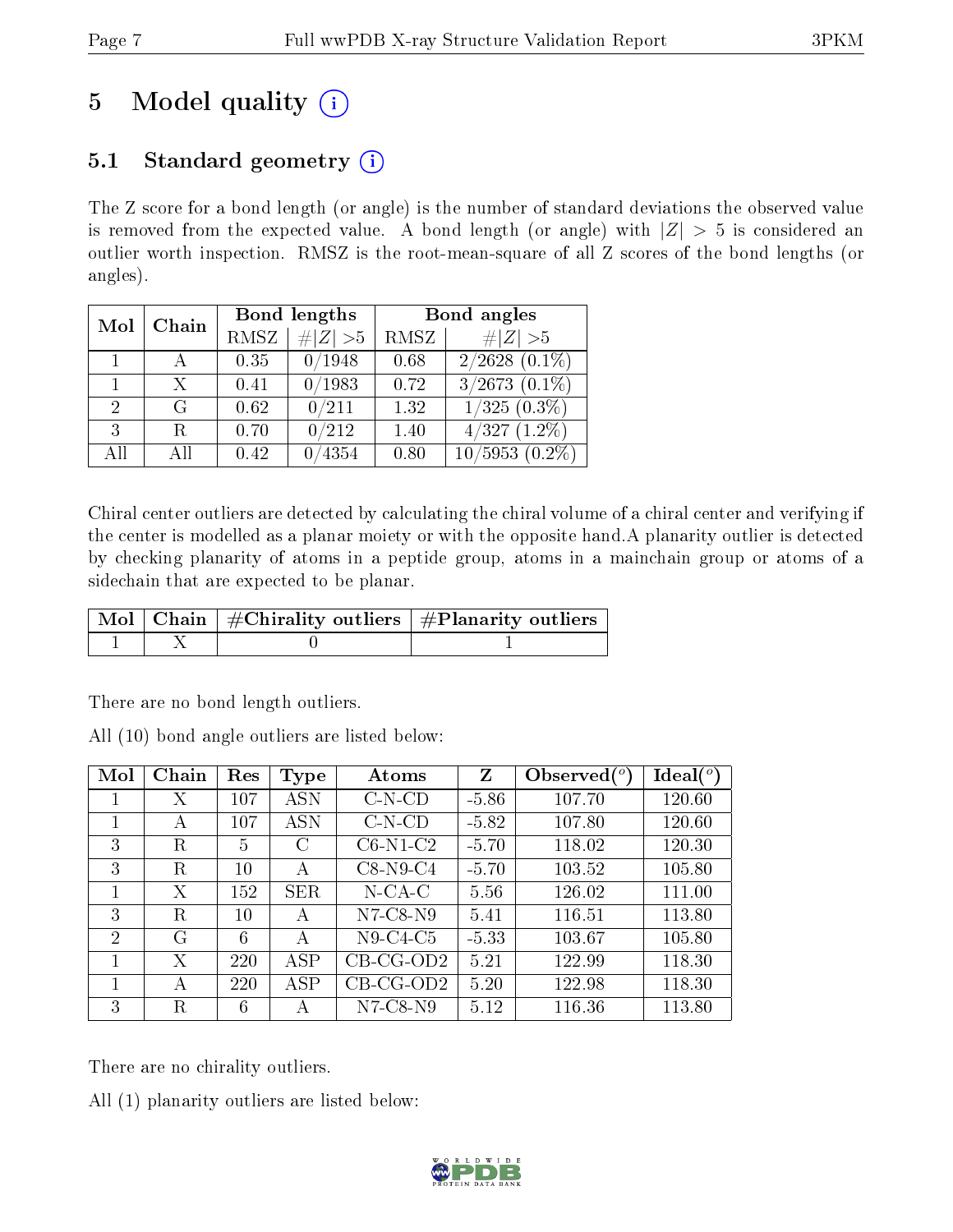|  |  | $\overline{\text{Mol}}$   Chain   Res   Type   Group |
|--|--|------------------------------------------------------|
|  |  | SER   Peptide                                        |

#### 5.2 Too-close contacts  $(i)$

In the following table, the Non-H and H(model) columns list the number of non-hydrogen atoms and hydrogen atoms in the chain respectively. The H(added) column lists the number of hydrogen atoms added and optimized by MolProbity. The Clashes column lists the number of clashes within the asymmetric unit, whereas Symm-Clashes lists symmetry related clashes.

| Mol |      | $\mid$ Chain $\mid$ Non-H $\mid$ H(model) $\mid$ | $\mid$ H(added) |     | $Class \mid Symm-Class$ |
|-----|------|--------------------------------------------------|-----------------|-----|-------------------------|
|     | 1891 |                                                  | 1882            | 213 |                         |
|     | 1925 |                                                  | 1925            | 310 |                         |
|     | 189  |                                                  |                 | 20  |                         |
|     | 190  |                                                  |                 |     |                         |
|     | 4195 |                                                  | $4001\,$        | 543 |                         |

The all-atom clashscore is defined as the number of clashes found per 1000 atoms (including hydrogen atoms). The all-atom clashscore for this structure is 66.

All (543) close contacts within the same asymmetric unit are listed below, sorted by their clash magnitude.

|                              |                    | Interatomic      | Clash         |
|------------------------------|--------------------|------------------|---------------|
| Atom-1                       | Atom-2             | distance $(\AA)$ | overlap $(A)$ |
| 1:X:72:HIS:CE1               | 3:R:6:A:H1'        | 1.74             | 1.22          |
| 1:A:107:ASN:CB               | 1:A:108:PRO:HD3    | 1.62             | 1.21          |
| 1:X:107:ASN:CB               | 1:X:108:PRO:HD3    | 1.61             | 1.21          |
| 2:G:2:U:O2'                  | 2:G:3:U:H5'        | 1.46             | 1.15          |
| 1:X:148:ARG:HD3              | 1:X:152:SER:OG     | 1.45             | 1.15          |
| 3:R:2:U:O2'                  | 3:R:3:U:H5'        | 1.49             | 1.12          |
| 1:X:151:LYS:HE2              | 1:X:153:TYR:H      | 0.96             | 1.12          |
| 1: A: 107: ASN: HB3          | 1: A:108: PRO:CD   | 1.79             | 1.12          |
| 1:X:69:LYS:HB2               | 1:X:82:TYR:CE1     | 1.86             | 1.11          |
| $1:X:107:ASN:H\overline{B3}$ | 1:X:108:PRO:CD     | 1.80             | 1.11          |
| 1: A: 120: HIS: O            | 1:X:105:LEU:HB3    | 1.50             | 1.10          |
| 1: A:200: ILE: HD12          | 1:A:200:ILE:H      | 0.95             | 1.09          |
| 1:X:71:GLU:HG2               | 1:X:80:LEU:HD22    | 1.38             | 1.06          |
| 1:A:200:ILE:H                | 1: A:200: ILE: CD1 | 1.72             | 1.03          |
| 1:X:25:PRO:HG2               | 1:X:28:HIS:HB3     | 1.41             | 1.03          |
| 1:X:13:LEU:O                 | 1:X:84:LYS:HB3     | 1.58             | 1.02          |
| 1:X:197:ARG:NH2              | 1:X:205:TYR:HB2    | 1.76             | 1.00          |
| 1:X:151:LYS:HE2              | 1:X:153:TYR:N      | 1.75             | 1.00          |
| 1:X:151:LYS:CE               | 1:X:153:TYR:H      | 1.73             | 1.00          |

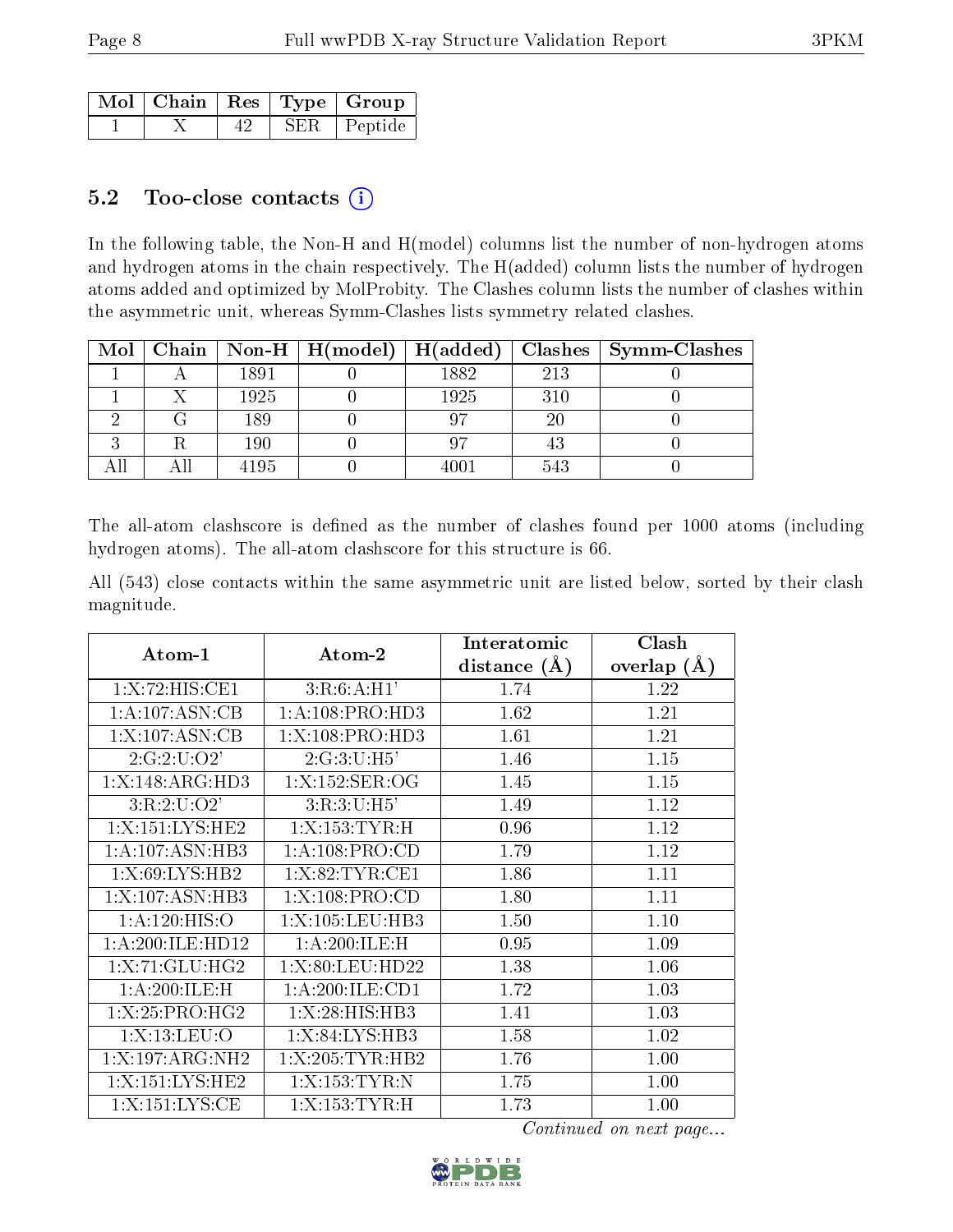| Continually from providuo pugo<br>Atom-1 |                   | Interatomic    | Clash         |
|------------------------------------------|-------------------|----------------|---------------|
|                                          | Atom-2            | distance $(A)$ | overlap $(A)$ |
| 1:X:72:HIS:HE1                           | 3:R:6:A:H1'       | 0.83           | 0.98          |
| 1: A:108: PRO:HA                         | 1:A:109:GLU:HB3   | 1.47           | 0.96          |
| 1:X:72:HIS:HE1                           | 3:R:6:A:CI'       | 1.76           | 0.95          |
| 1:X:147:VAL:HA                           | 1:X:152:SER:H     | 1.32           | 0.95          |
| 1:X:151:LYS:NZ                           | 1:X:153:TYR:HA    | 1.82           | 0.94          |
| 1:X:108:PRO:HA                           | 1:X:109:GLU:HB3   | 1.46           | 0.94          |
| 1:A:200:ILE:HD12                         | 1:A:200:ILE:N     | 1.79           | 0.94          |
| 1: A:71: GLU:O                           | 1:A:79:PHE:HB2    | 1.67           | 0.93          |
| 1: A: 128: PRO:HG3                       | 1:A:243:VAL:HG21  | 1.52           | 0.92          |
| 1:X:151:LYS:HZ1                          | 1:X:153:TYR:HA    | 1.32           | 0.92          |
| 3:R:8:U:H2'                              | 3:R:9:A:H8        | 1.36           | 0.91          |
| 1:X:25:PRO:H <sub>D3</sub>               | 1:X:113:TRP:HZ3   | 1.35           | 0.91          |
| 1:X:148:ARG:HD3                          | 1:X:152:SER:CB    | 1.99           | 0.91          |
| 1:X:148:ARG:H                            | 1:X:152:SER:HB2   | 1.35           | 0.90          |
| 2:G:8:U:H2'                              | 2:G:9:A:H8        | 1.35           | 0.90          |
| 1:A:41:LYS:HD2                           | 1:A:45:PRO:HA     | 1.55           | 0.89          |
| 1: X:81: GLY: C                          | 1:X:82:TYR:HD2    | 1.75           | 0.89          |
| 1: X:27: ASN: HA                         | 1:X:198:PHE:CE2   | 2.08           | 0.88          |
| 1:X:148:ARG:N                            | 1:X:152:SER:HB2   | 1.87           | 0.88          |
| 1:X:41:LYS:HD3                           | 1: X:48: ALA:HB3  | 1.56           | 0.87          |
| 1: A:31: TYR: HE1                        | 1: A:113:TRP: CZ3 | 1.93           | 0.87          |
| 1:X:197:ARG:NE                           | 3:R:10:A:C8       | 2.43           | 0.86          |
| 1: A: 107: ASN: HB3                      | 1: A:108: PRO:HD3 | 0.87           | 0.86          |
| 1:X:197:ARG:NH2                          | 1:X:205:TYR:CB    | 2.38           | 0.86          |
| 1:X:69:LYS:HB2                           | 1:X:82:TYR:HE1    | 1.37           | 0.85          |
| 2:G:8:U:H2'                              | 2:G:9:A:C8        | 2.10           | 0.85          |
| 1: A:71: GLU:HB3                         | 1: A:80: LEU:HB2  | 1.59           | 0.84          |
| 1: X:81: GLY: C                          | 1:X:82:TYR:CD2    | 2.52           | 0.83          |
| 3:R:8:U:H2'                              | 3:R:9:A:C8        | 2.13           | 0.83          |
| 1:X:147:VAL:HA                           | 1:X:152:SER:N     | 1.93           | 0.83          |
| 1:X:71:GLU:HB3                           | 1:X:80:LEU:HB2    | 1.61           | 0.83          |
| 1:X:107:ASN:HB3                          | 1:X:108:PRO:HD3   | 0.86           | 0.82          |
| 1:X:153:TYR:HB3                          | 3:R:10:A:N1       | 1.94           | 0.81          |
| 1:X:61:THR:HB                            | 1: X:228: VAL:O   | 1.81           | 0.81          |
| 1:A:41:LYS:HD3                           | 1:A:48:ALA:HB3    | 1.61           | 0.80          |
| 1:X:25:PRO:H <sub>D3</sub>               | 1:X:113:TRP:CZ3   | 2.15           | 0.80          |
| 1:X:206:GLN:HA                           | 1:X:206:GLN:NE2   | 1.97           | 0.80          |
| 1:X:128:PRO:HG2                          | 1:X:243:VAL:HG21  | 1.62           | 0.80          |
| 1:X:197:ARG:NH2                          | 3:R:10:A:H1'      | 1.96           | 0.80          |
| 1:X:206:GLN:HG2                          | 1:X:238:PHE:HE2   | 1.46           | 0.80          |
| 1:X:197:ARG:CZ                           | 3:R:10:A:C8       | 2.65           | 0.80          |

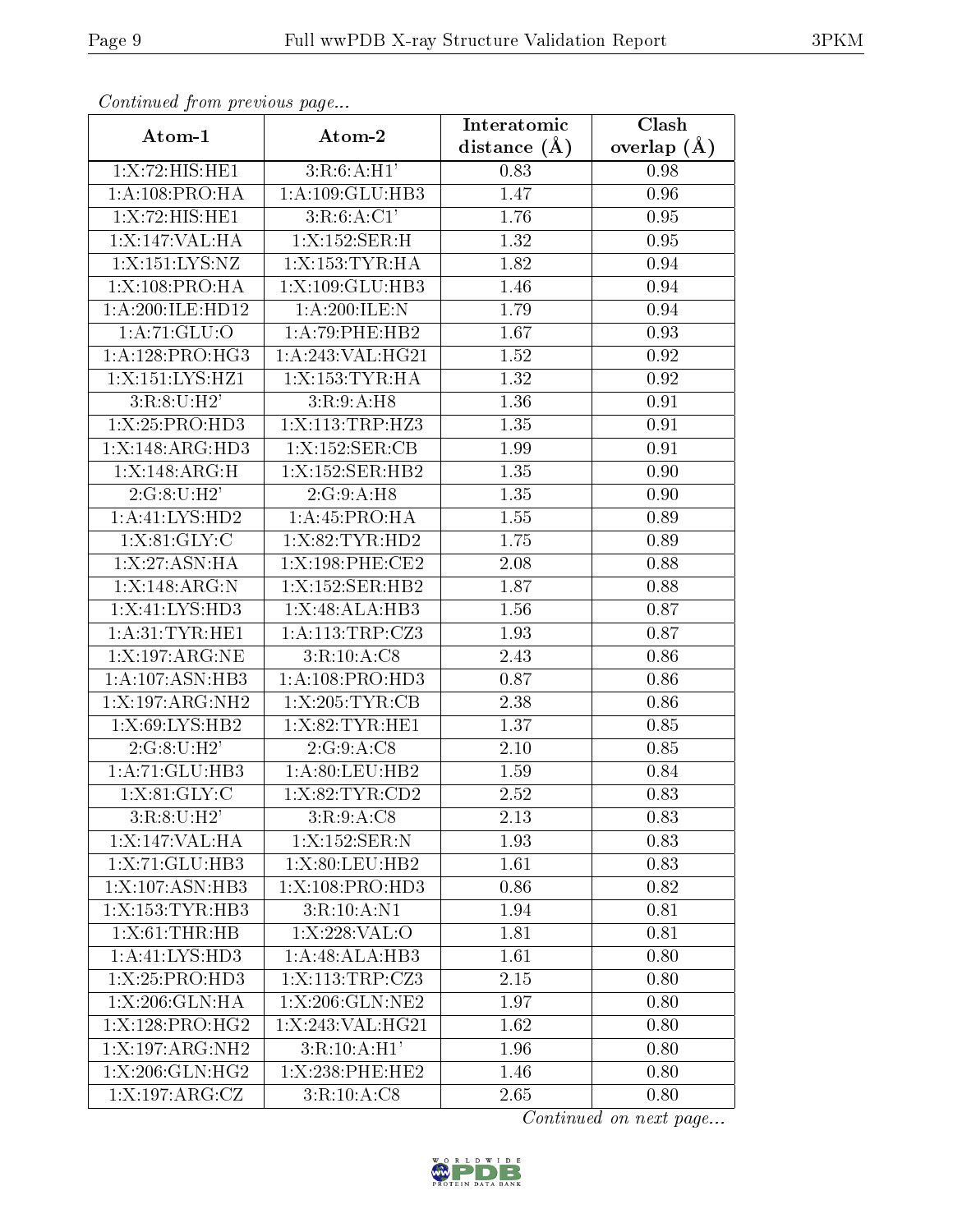| Continuea from previous page       |                     | Interatomic       | Clash         |
|------------------------------------|---------------------|-------------------|---------------|
| Atom-1                             | Atom-2              | distance $(A)$    | overlap $(A)$ |
| 1: A: 156: PRO: HB3                | 1: A:209:TRP: CZ2   | 2.17              | 0.79          |
| 1:A:2:HIS:HD1                      | 1:A:4:HIS:CD2       | 2.01              | 0.79          |
| 1:X:107:ASN:CB                     | 1:X:108:PRO:CD      | 2.43              | 0.79          |
| 1:X:70:ARG:HH21                    | 3:R:5:C:H4'         | 1.48              | 0.79          |
| 1: A:206: GLN: HG2                 | $1: A:238:$ PHE:HE2 | 1.48              | 0.78          |
| 1:X:196:LYS:NZ                     | 3:R:7:A:OP2         | 2.15              | 0.78          |
| 1: X:29: GLN:CD                    | 1:X:238:PHE:HE1     | 1.87              | 0.78          |
| 1: A:58: LYS:N                     | 1: A:58:LYS:HD2     | 1.98              | 0.78          |
| 1:X:27:ASN:ND2                     | 1:X:199:ARG:HB3     | 1.97              | 0.78          |
| 1:X:147:VAL:HG12                   | 1:X:151:LYS:HG2     | 1.64              | 0.78          |
| 1:X:154:ASP:HB2                    | 1:X:207:THR:OG1     | 1.84              | 0.77          |
| $1: X:28: \overline{HIS:HE1}$      | 1:X:65:PHE:HB3      | 1.48              | 0.77          |
| 1:A:156:PRO:HD2                    | 1:A:159:GLU:HG3     | 1.65              | 0.77          |
| 1: A: 133: GLY: HA2                | 1: A:216:TYR:CD1    | 2.20              | 0.77          |
| 1:A:22:PHE:HE2                     | 1: A:84: LYS:O      | 1.68              | 0.77          |
| 1:X:156:PRO:HB3                    | 1:X:209:TRP:CZ2     | 2.20              | 0.77          |
| 1:X:197:ARG:HG2                    | 1:X:207:THR:HG22    | 1.67              | 0.76          |
| 1:X:147:VAL:HG12                   | 1:X:151:LYS:CG      | 2.16              | 0.75          |
| 1:X:156:PRO:HD2                    | $1:$ X:159:GLU:HG3  | 1.67              | 0.75          |
| 1: A:61:THR:HB                     | 1:A:228:VAL:O       | 1.87              | 0.73          |
| 1:X:204:ILE:HG22                   | 1:X:205:TYR:H       | 1.53              | 0.73          |
| 1:X:66:MET:HE1                     | 1:X:88:TYR:CE1      | 2.24              | 0.73          |
| $1:A:28:HIS:\overline{\text{CE1}}$ | 1:A:65:PHE:HB3      | 2.24              | 0.73          |
| 1:X:69:LYS:HE2                     | 1: X:82: TYR: CD1   | 2.24              | 0.73          |
| 1:A:108:PRO:HA                     | 1: A: 109: GLU: CB  | 2.19              | 0.72          |
| 1:X:153:TYR:CB                     | 3:R:10:A:N1         | $\overline{2}.52$ | 0.72          |
| 1:X:148:ARG:CD                     | 1:X:152:SER:OG      | $\overline{2}.34$ | 0.72          |
| 1:X:83:LYS:HE2                     | 1:X:84:LYS:NZ       | 2.05              | 0.72          |
| 1:X:22:PHE:CE1                     | 1:X:81:GLY:HA3      | 2.24              | 0.72          |
| 1:X:39:ALA:O                       | $1:X:103:GLY:H\,A3$ | 1.90              | 0.71          |
| 1: A:28: HIS: HE1                  | 1: A:65:PHE:HB3     | 1.55              | 0.71          |
| 1: A:31:TYR:CE1                    | 1:A:113:TRP:CZ3     | 2.79              | 0.71          |
| 1: A:36: ILE: HD11                 | 1: A:89: PHE:CD1    | 2.26              | 0.71          |
| 1: X:66: MET:HA                    | 3:R:6:A:N6          | 2.06              | 0.71          |
| 1:X:183:PRO:HB2                    | 1:X:221:LEU:HD23    | 1.73              | 0.70          |
| 1:X:152:SER:O                      | 1:X:153:TYR:CG      | 2.44              | 0.70          |
| 1: A:35:LEU:O                      | 1:A:35:LEU:HD23     | 1.91              | 0.70          |
| 3:R:2:U:O2'                        | 3:R:3:U:OP2         | 2.10              | 0.70          |
| 1: A:201:LYS:HD3                   | 1:A:201:LYS:N       | 2.07              | 0.69          |
| 1:X:197:ARG:NH2                    | 3:R:10:A:C1'        | 2.55              | 0.69          |
| 1: X:9:PHE:CD2                     | 1:X:124:VAL:HG22    | 2.27              | 0.69          |

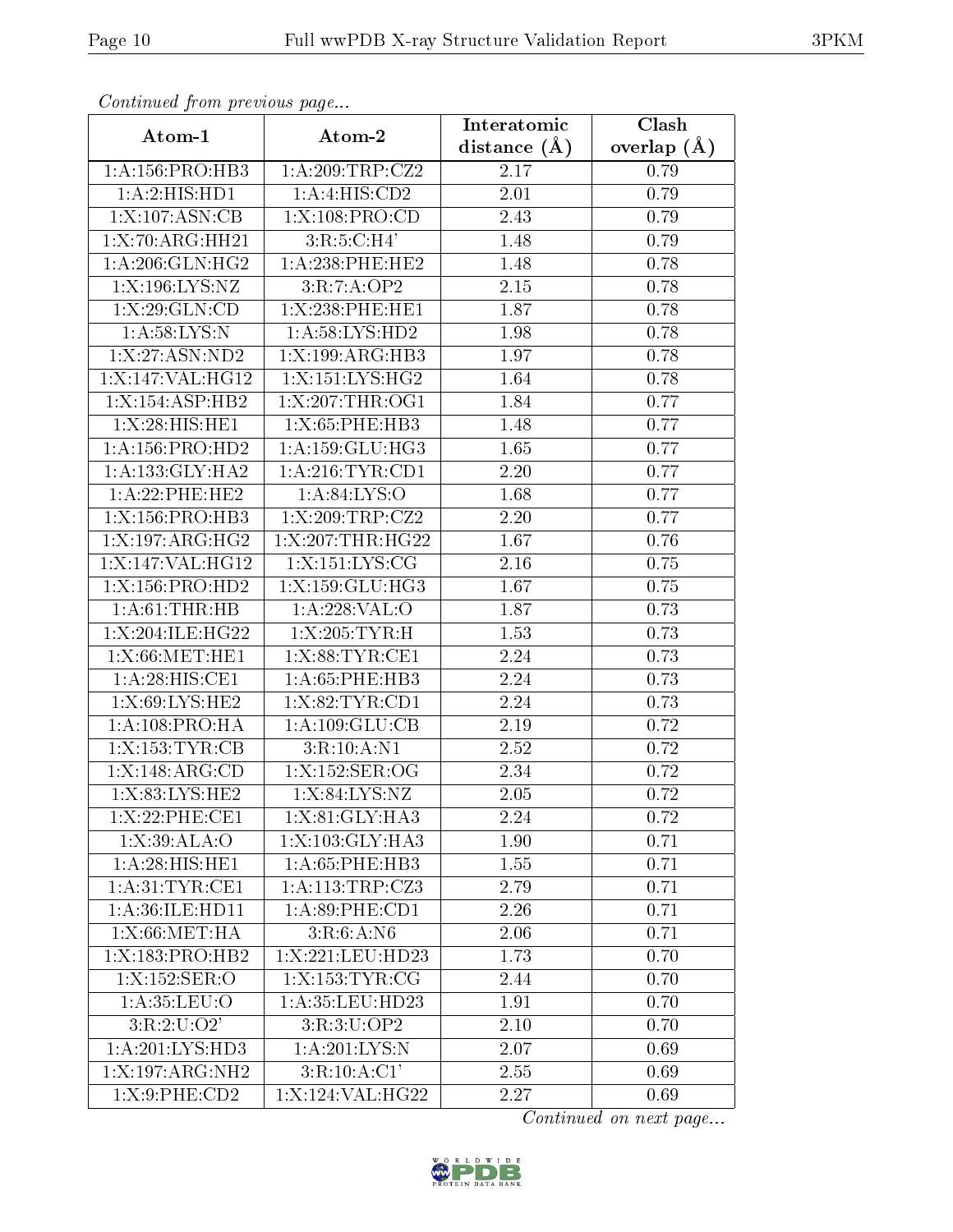| Continuea from previous page   |                    | Interatomic    | Clash         |
|--------------------------------|--------------------|----------------|---------------|
| Atom-1                         | Atom-2             | distance $(A)$ | overlap $(A)$ |
| 1:X:203:GLY:O                  | 1:X:204:ILE:HG13   | 1.93           | 0.69          |
| 1:A:93:VAL:HB                  | 1:A:96:ILE:HG13    | 1.75           | 0.69          |
| 1: A:58: LYS: CG               | 1: A:235: SER:HB3  | 2.24           | 0.68          |
| 1:X:49:THR:HA                  | 1:X:52:HIS:HD2     | 1.58           | 0.68          |
| 1: A:31:TYR:HE1                | 1: A:113:TRP:HZ3   | 1.39           | 0.68          |
| 1: A:154: ASP:HB2              | 1: A:207:THR:OG1   | 1.93           | 0.68          |
| 1: X:28: HIS: CE1              | 1:X:65:PHE:HB3     | 2.28           | 0.68          |
| 1: A:108: PRO:HB2              | 1:A:110:VAL:N      | 2.09           | 0.68          |
| 1:X:108:PRO:HA                 | 1: X: 109: GLU: CB | 2.18           | 0.68          |
| 1:X:206:GLN:HA                 | 1:X:206:GLN:HE21   | 1.58           | 0.68          |
| 1: X:31: TYR: HD1              | 1:X:113:TRP:CB     | 2.07           | 0.68          |
| 1:X:151:LYS:NZ                 | 1: X: 205: TYR: OH | 2.22           | 0.68          |
| 1:A:22:PHE:CE2                 | 1: A:84: LYS:O     | 2.47           | 0.68          |
| 1:X:197:ARG:HH22               | 3:R:10:A:H1'       | 1.58           | 0.68          |
| 1:X:108:PRO:CA                 | 1:X:109:GLU:HB3    | 2.23           | 0.68          |
| 1:A:22:PHE:O                   | 1: A:81: GLY:HA3   | 1.94           | 0.68          |
| 1:X:108:PRO:HB2                | 1:X:110:VAL:HG13   | 1.73           | 0.68          |
| 1:X:69:LYS:HE2                 | 1:X:82:TYR:HD1     | 1.59           | 0.68          |
| 1:X:27:ASN:CA                  | 1:X:198:PHE:CE2    | 2.77           | 0.67          |
| 1:A:25:PRO:HA                  | 1: A:78:TYR:HA     | 1.76           | 0.67          |
| 1:X:146:VAL:HG12               | 1:X:152:SER:HB3    | 1.76           | 0.67          |
| 1: A:31:TYR:HE1                | 1: A:113:TRP:CE3   | 2.13           | 0.67          |
| 1: A:31:TYR:CE1                | 1:A:113:TRP:CE3    | 2.83           | 0.67          |
| 1:A:140:SER:HB2                | 1:A:237:GLY:O      | 1.94           | 0.67          |
| 1:X:151:LYS:CE                 | 1:X:153:TYR:N      | 2.46           | 0.67          |
| 1:X:25:PRO:HA                  | 1:X:78:TYR:HA      | 1.76           | 0.67          |
| 1:X:140:SER:HB2                | 1:X:237:GLY:O      | 1.94           | 0.66          |
| 1:A:39:ALA:O                   | 1:A:103:GLY:HA3    | 1.95           | 0.66          |
| 1:A:132:ASN:HD22               | 1:A:132:ASN:C      | 1.99           | 0.66          |
| 2:G:2:U:C2'                    | 2:G:3:U:OP2        | 2.44           | 0.66          |
| $1: X:218: \overline{ASN:H}B3$ | 1:X:221:LEU:HB2    | 1.77           | 0.66          |
| 1:X:72:HIS:CE1                 | 3:R:6:A:CI'        | 2.64           | 0.66          |
| $1: A:55: LYS:HG2$             | 1: A:56: GLY:H     | 1.60           | 0.66          |
| 3:R:2:U:C2'                    | 3:R:3:U:OP2        | 2.43           | 0.66          |
| 2:G:2:U:O2'                    | 2:G:3:U:OP2        | 2.12           | 0.66          |
| 1:X:157:PRO:HD3                | 1:X:209:TRP:CE2    | 2.31           | 0.65          |
| 1:X:69:LYS:CB                  | 1:X:82:TYR:CE1     | 2.75           | 0.65          |
| 1:A:197:ARG:HD2                | 2:G:10:A:CS        | 2.31           | 0.65          |
| 1:X:66:MET:HE1                 | 1:X:88:TYR:HE1     | 1.61           | 0.65          |
| 1:X:66:MET:HB2                 | 1:X:86:PHE:HE2     | 1.61           | 0.65          |
| $1:A:199:AR\overline{G:NH1}$   | 1:A:201:LYS:HD2    | 2.11           | 0.65          |

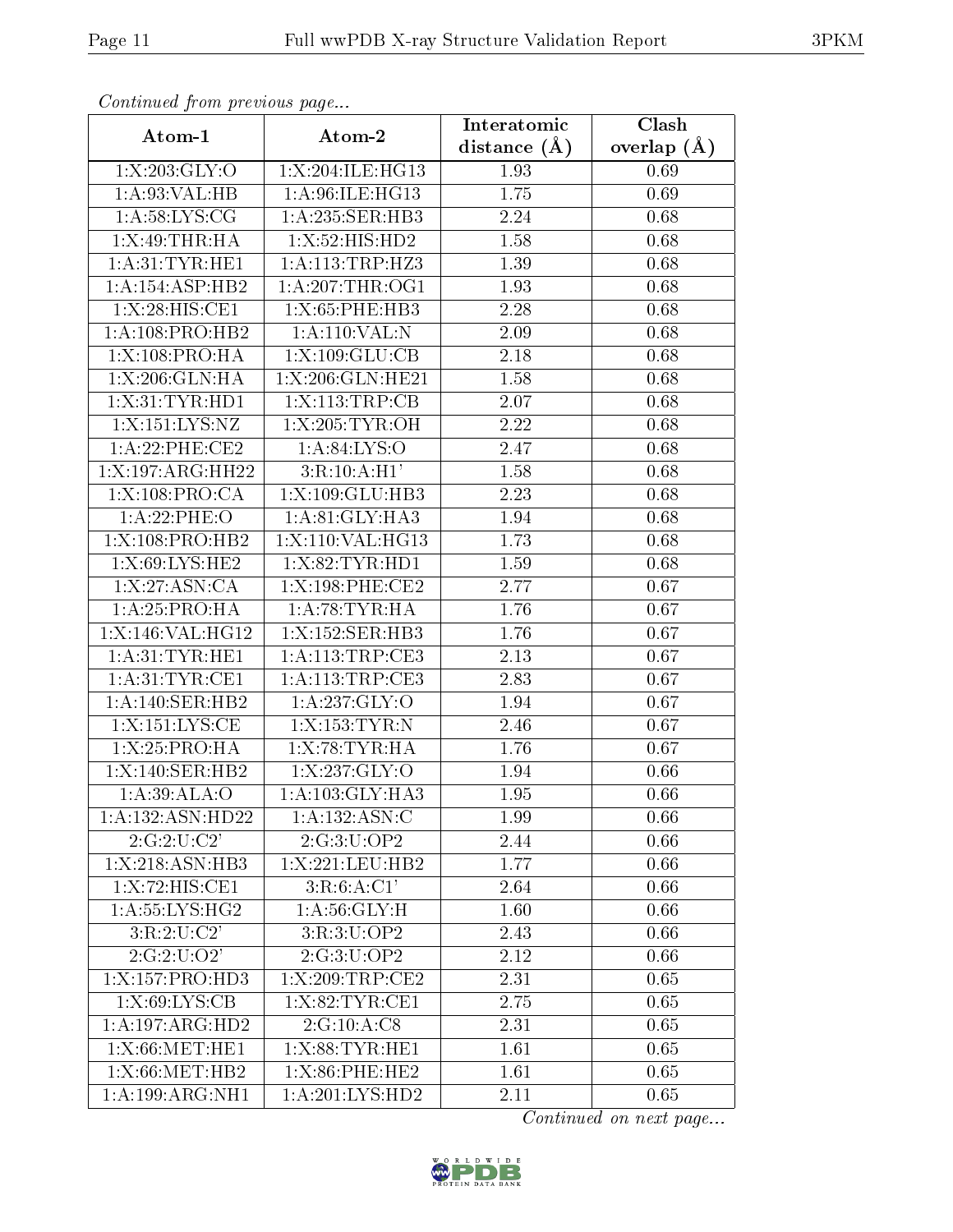| Continuea from previous page |                               | Interatomic       | Clash             |
|------------------------------|-------------------------------|-------------------|-------------------|
| Atom-1                       | Atom-2                        | distance $(A)$    | overlap $(A)$     |
| 1: A:58: LYS:H               | 1:A:58:LYS:HD2                | 1.60              | 0.65              |
| 1: X: 8: ARG: O              | 1:X:124:VAL:HG13              | 1.97              | 0.65              |
| 1:X:29:GLN:OE1               | 1:X:238:PHE:CE1               | 2.50              | 0.65              |
| 1: A: 107: ASN: CB           | 1: A: 108: PRO:CD             | 2.43              | 0.65              |
| 1: A:50: TYR: CE2            | 1: A:54:VAL:HG11              | 2.33              | 0.64              |
| 1:A:70:ARG:HD3               | 1:A:72:HIS:NE2                | 2.13              | 0.64              |
| 1:X:69:LYS:CB                | 1:X:82:TYR:HE1                | $\overline{2.10}$ | 0.64              |
| 1: A: 130: LYS:O             | 1: A: 130: LYS: HG2           | 1.97              | 0.64              |
| 1:X:151:LYS:NZ               | 1:X:153:TYR:CA                | 2.60              | 0.64              |
| 1:X:209:TRP:HB3              | 1:X:211:LEU:HD13              | 1.79              | 0.64              |
| 1:X:78:TYR:C                 | 1: X:78: TYR: CD1             | 2.71              | 0.63              |
| 1:A:25:PRO:HG2               | 1: A:28: HIS: HB3             | 1.81              | 0.63              |
| 1:X:151:LYS:NZ               | 1:X:205:TYR:CE1               | 2.66              | 0.63              |
| $1:X:108:PRO:\overline{HB2}$ | 1:X:110:VAL:N                 | 2.13              | 0.63              |
| 1:A:35:LEU:HD12              | 1:A:112:LEU:HD23              | 1.80              | 0.63              |
| 1:X:197:ARG:NE               | 3:R:10:A:H8                   | 1.97              | 0.63              |
| 1: X:82:TYR:CD2              | 1: X:82:TYR:N                 | 2.67              | 0.62              |
| 1: X:29: GLN:CD              | 1:X:238:PHE:CE1               | 2.71              | 0.62              |
| 1:A:145:THR:HG23             | 1:A:154:ASP:OD2               | 1.99              | 0.62              |
| 1:X:204:ILE:HG22             | 1:X:205:TYR:N                 | 2.14              | 0.62              |
| 1:X:238:PHE:N                | 1:X:238:PHE:CD1               | 2.66              | 0.62              |
| 1:A:36:ILE:HD11              | 1: A:89: PHE:CE1              | 2.34              | 0.62              |
| 1: A:225: GLY:HA2            | 1:A:229:GLY:O                 | 1.99              | 0.62              |
| 1:A:70:ARG:HH21              | 2:G:5:C:H4'                   | 1.65              | 0.62              |
| 1:X:28:HIS:HD2               | 1:X:198:PHE:HZ                | 1.49              | 0.61              |
| 1:X:22:PHE:CE2               | 1: X:84: LYS:O                | 2.53              | 0.61              |
| 1:X:25:PRO:HA                | 1:X:78:TYR:CA                 | 2.30              | 0.61              |
| 1:A:108:PRO:CA               | 1:A:109:GLU:HB3               | 2.24              | 0.61              |
| $1: A:218: \overline{ASN:O}$ | 1:A:222:LEU:HD12              | 1.99              | 0.61              |
| 1: A:30:TYR:CB               | $1: A:201:LY\overline{S:HE2}$ | 2.30              | 0.61              |
| 1: A:71: GLU: HG2            | 1:A:80:LEU:HD22               | 1.81              | $\overline{0.61}$ |
| 1:X:145:THR:HG23             | 1:X:154:ASP:OD2               | 2.00              | 0.61              |
| 1: X:36: ILE: O              | 1:X:40:ILE:HG13               | 2.01              | 0.61              |
| 1:X:156:PRO:HD2              | 1:X:159:GLU:CG                | 2.31              | 0.61              |
| 1: A:58: LYS: HG2            | 1: A:235: SER:HB3             | 1.83              | 0.61              |
| 1:X:154:ASP:OD1              | 1:X:207:THR:HG23              | 2.00              | 0.61              |
| 2:G:8:U:C2'                  | 2:G:9:A:H8                    | 2.13              | 0.60              |
| 1:X:42:SER:O                 | 1:X:42:SER:OG                 | 2.17              | 0.60              |
| 1:X:148:ARG:H                | 1:X:152:SER:CB                | 2.12              | 0.60              |
| 1:A:112:LEU:CD1              | 1: A:117:PHE:CD2              | 2.85              | 0.60              |
| 1: X:80: LEU:O               | 1:X:82:TYR:HE2                | 1.84              | 0.60              |

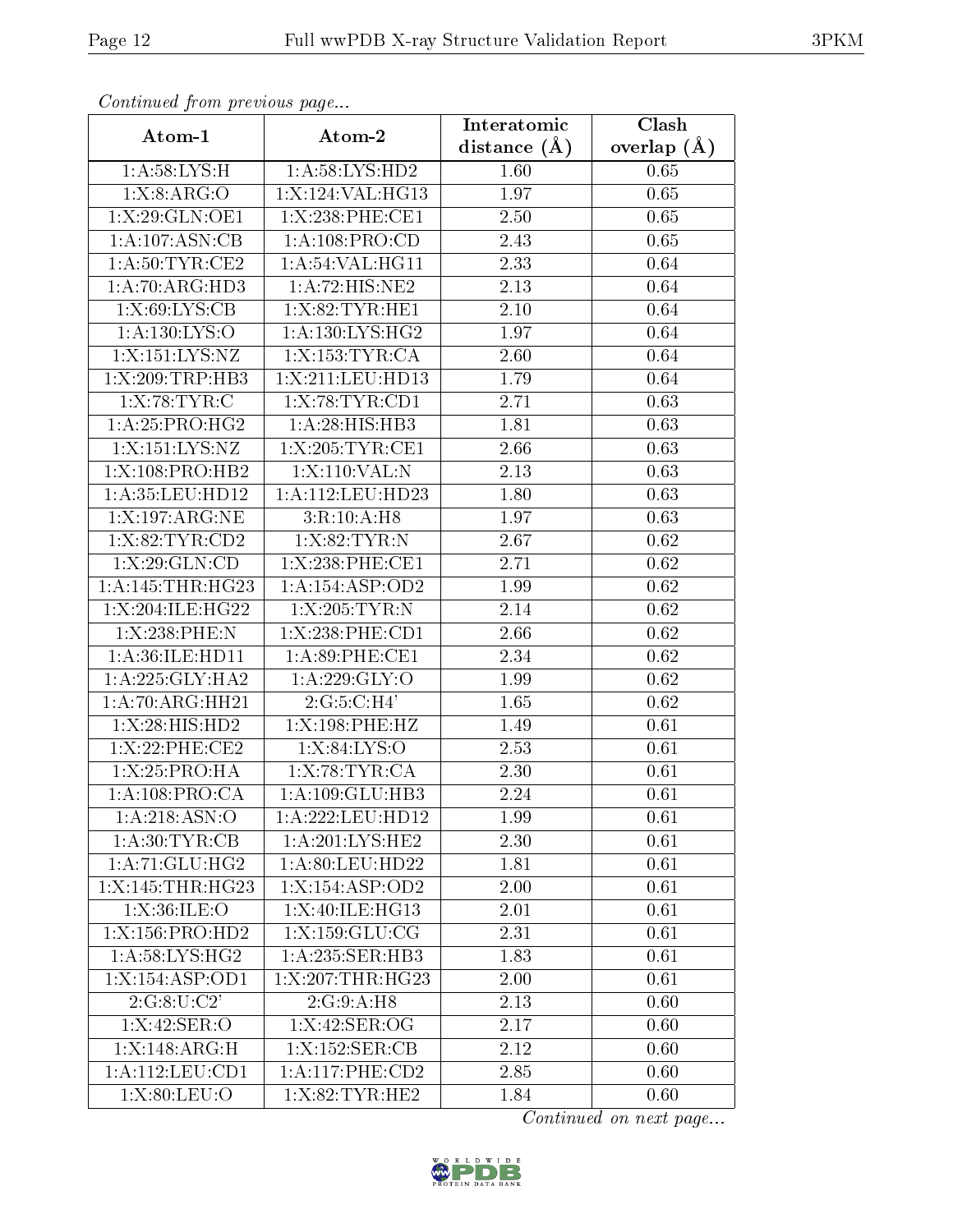| Continuea from previous page |                     | Interatomic    | $\overline{\text{Clash}}$ |
|------------------------------|---------------------|----------------|---------------------------|
| Atom-1                       | Atom-2              | distance $(A)$ | overlap $(A)$             |
| 1: X:88: TYR:CD1             | 1:X:139:LEU:HD22    | 2.36           | 0.60                      |
| 1:X:25:PRO:HG2               | 1:X:28:HIS:CB       | 2.26           | 0.60                      |
| 1: X:41: LYS:CD              | 1:X:45:PRO:HA       | 2.31           | 0.60                      |
| 1: A:108: PRO:HB2            | 1:A:110:VAL:HG13    | 1.83           | 0.59                      |
| 1: X:206: GLN:CG             | 1:X:238:PHE:HE2     | 2.16           | 0.59                      |
| 1:X:127:GLU:HG3              | 1:X:226:TYR:HE2     | 1.66           | 0.59                      |
| 1:X:238:PHE:HD1              | $1:X:238:$ PHE:N    | 2.00           | 0.59                      |
| 1: A:69: LYS:O               | 1: A:82:TYR:HE1     | 1.86           | 0.59                      |
| 2:G:2:U:HO2'                 | 2:G:3:U:H5'         | 1.64           | 0.59                      |
| 1:X:156:PRO:CD               | 1:X:159:GLU:HG3     | 2.33           | 0.59                      |
| 1:X:106:MET:O                | 1: X: 107: ASN: HB2 | 2.03           | 0.59                      |
| 1:X:49:THR:H                 | 1:X:52:HIS:CD2      | 2.37           | 0.58                      |
| 1: X:31: TYR:CD2             | 1: X:31: TYR:N      | 2.71           | 0.58                      |
| 1:A:41:LYS:HD3               | 1:A:48:ALA:CB       | 2.33           | 0.58                      |
| 1:X:201:LYS:HG3              | 1:X:202:PRO:HD2     | 1.85           | 0.58                      |
| 1:A:206:GLN:HA               | 1: A:206: GLN:NE2   | 2.18           | 0.58                      |
| 1:A:30:TYR:CG                | 1:A:201:LYS:HE2     | 2.39           | 0.58                      |
| 1:X:153:TYR:HB3              | 3:R:10:A:C2         | 2.39           | 0.58                      |
| 1:A:218:ASN:HB3              | 1:A:221:LEU:HB2     | 1.85           | 0.58                      |
| 1:X:41:LYS:HD2               | 1:X:45:PRO:HA       | 1.86           | 0.57                      |
| 1:X:130:LYS:O                | 1:X:130:LYS:HG2     | 2.02           | 0.57                      |
| 1:X:174:TYR:CE2              | 1:X:183:PRO:HD3     | 2.39           | 0.57                      |
| 1:X:220:ASP:O                | 1:X:223:LYS:HB3     | 2.04           | 0.57                      |
| 1:A:200:ILE:HD13             | 1:A:204:ILE:HB      | 1.86           | 0.57                      |
| 1: X:31: TYR: HD1            | 1:X:113:TRP:HB2     | 1.69           | 0.57                      |
| 1:A:156:PRO:HD2              | 1: A: 159: GLU: CG  | 2.34           | 0.57                      |
| 1:X:128:PRO:HD2              | 1: X:226: TYR: CE2  | 2.39           | 0.57                      |
| $1:$ X:175:VAL:HB            | 1: X: 180: ASP: O   | 2.05           | 0.57                      |
| 1:X:66:MET:HB2               | 1:X:86:PHE:CE2      | 2.38           | 0.57                      |
| 1: X:93: VAL:HB              | 1:X:96:ILE:HG13     | 1.86           | 0.56                      |
| 1:X:205:TYR:N                | 1:X:205:TYR:CD2     | 2.73           | 0.56                      |
| 1: A:36: ILE: O              | 1:A:40:ILE:HG13     | 2.04           | 0.56                      |
| 3:R:8:U:C2'                  | 3:R:9:A:H8          | 2.14           | 0.56                      |
| 1:X:151:LYS:NZ               | 1:X:205:TYR:HE1     | 2.03           | 0.56                      |
| 1: A:69: LYS: HB2            | 1: A:82:TYR:CE1     | 2.41           | 0.56                      |
| 1:X:111:ARG:HH12             | 1:X:116:ARG:HD3     | 1.70           | 0.56                      |
| 1:A:173:LYS:HD3              | 1: A:228: VAL:HG21  | 1.88           | 0.56                      |
| 1:X:198:PHE:N                | $1: X: 206:$ GLN:O  | 2.35           | 0.56                      |
| 1:X:151:LYS:CD               | 1:X:205:TYR:OH      | 2.54           | 0.56                      |
| 1:X:128:PRO:HD2              | 1:X:226:TYR:HE2     | 1.70           | 0.56                      |
| 1:A:111:ARG:HH12             | 1:A:116:ARG:HD3     | 1.71           | 0.56                      |

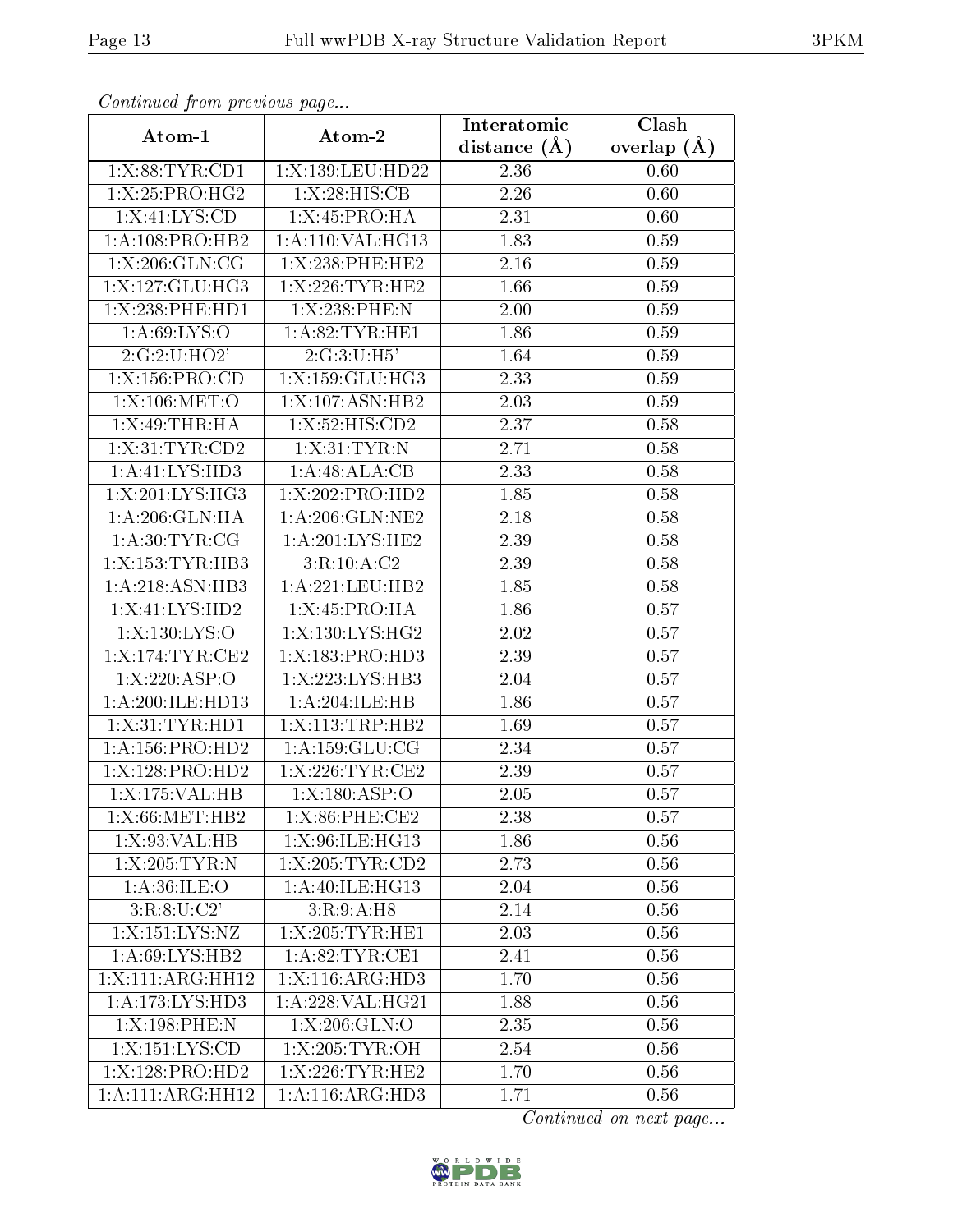| Comunaca jiom previous page         |                        | Interatomic       | Clash           |
|-------------------------------------|------------------------|-------------------|-----------------|
| Atom-1                              | Atom-2                 | distance $(A)$    | overlap $(\AA)$ |
| 1: A:31: TYR:CD2                    | 1: A:31:TYR:N          | 2.72              | 0.56            |
| 1: A:106: MET:O                     | 1:A:107:ASN:HB2        | 2.05              | 0.56            |
| 1:X:108:PRO:CB                      | 1:X:110:VAL:HG13       | 2.35              | 0.56            |
| 1:X:35:LEU:HD21                     | 1:X:104:LEU:HD21       | 1.87              | 0.56            |
| 1: A: 55: LYS: HG2                  | 1: A:56: GLY:N         | 2.21              | 0.56            |
| 1:A:197:ARG:HD2                     | 2:G:10:A:H8            | 1.71              | 0.55            |
| 1: A: 138: THR: CG2                 | 1: A:211:LEU:H         | 2.19              | 0.55            |
| 1:X:67:ALA:O                        | 3:R:5:C:N4             | 2.39              | 0.55            |
| 1:X:151:LYS:HZ1                     | 1:X:205:TYR:HE1        | 1.54              | 0.55            |
| 1: A:108: PRO:HA                    | 1: A: 109: GLU: OE1    | 2.07              | 0.55            |
| 1: X:26:TYR:CG                      | 3:R:7:A:C5             | 2.94              | 0.55            |
| 1:X:206:GLN:HG2                     | 1:X:238:PHE:CE2        | 2.35              | $0.55\,$        |
| 1:X:71:GLU:C                        | 1:X:72:HIS:CD2         | 2.80              | 0.55            |
| 1:A:108:PRO:CB                      | 1:A:110:VAL:N          | 2.70              | 0.55            |
| 1:A:2:HIS:HA                        | 1:A:4:HIS:HD2          | 1.71              | 0.54            |
| 1:A:209:TRP:HB3                     | 1:A:211:LEU:HD13       | 1.88              | 0.54            |
| 1:A:132:ASN:ND2                     | 1:A:132:ASN:C          | 2.61              | 0.54            |
| 1: A: 160: LYS: HD2                 | 1: A: 161: GLU: H      | 1.72              | 0.54            |
| 1:X:197:ARG:HA                      | 1:X:207:THR:HA         | 1.88              | 0.54            |
| 1: X:218: ASN:O                     | 1:X:222:LEU:HD12       | 2.07              | 0.54            |
| 1: A:112: LEU: HD11                 | $1: A:117:$ PHE: $CD2$ | 2.43              | 0.54            |
| $1:A:207$ : THR: $HG21$             | 2:G:10:A:N7            | 2.22              | 0.54            |
| 1: A: 183: PRO: HB2                 | 1:A:221:LEU:HD23       | 1.89              | 0.54            |
| 1: X: 25: PRO:HA                    | 1:X:78:TYR:N           | $\overline{2}.23$ | 0.54            |
| 1:X:83:LYS:HE2                      | 1:X:84:LYS:HZ3         | 1.71              | 0.54            |
| 1: X: 71: GLU: O                    | 1:X:79:PHE:HD2         | 1.91              | 0.54            |
| 1: A:50: TYR:O                      | 1: A:54:VAL:HB         | 2.08              | 0.54            |
| 1:A:94:PRO:O                        | 1:A:98:GLU:HG3         | 2.06              | 0.54            |
| 1:X:197:ARG:HH22                    | 1:X:205:TYR:CB         | 2.20              | 0.54            |
| 1: A:51: LEU:O                      | 1: A:54:VAL:O          | 2.26              | 0.53            |
| $1:X:233:\overline{\text{LYS:HB2}}$ | 1:X:238:PHE:CD2        | 2.42              | 0.53            |
| 1: A:36: ILE: HD11                  | 1: A:89: PHE: HD1      | 1.72              | 0.53            |
| 1:X:70:ARG:C                        | 1: X:82: TYR: OH       | 2.46              | 0.53            |
| 1:X:14:VAL:HG22                     | 1:X:118:TYR:HB3        | 1.89              | 0.53            |
| 1:X:81:GLY:O                        | 1:X:82:TYR:HD2         | 1.92              | 0.53            |
| 1:X:197:ARG:HE                      | 1:X:207:THR:HG22       | 1.74              | 0.53            |
| 1:X:197:ARG:CZ                      | 1:X:205:TYR:HB2        | 2.37              | 0.53            |
| $1:X:197:ARG:\overline{NH2}$        | 1:X:205:TYR:CG         | 2.77              | 0.52            |
| 1:A:157:PRO:HD3                     | 1: A:209:TRP:CE2       | 2.44              | 0.52            |
| 1: A:136: PHE: HA                   | 1: A:242: LYS:O        | 2.09              | 0.52            |
| 1: A:9: PHE: CE1                    | 1:A:97:ALA:HB1         | 2.44              | 0.52            |

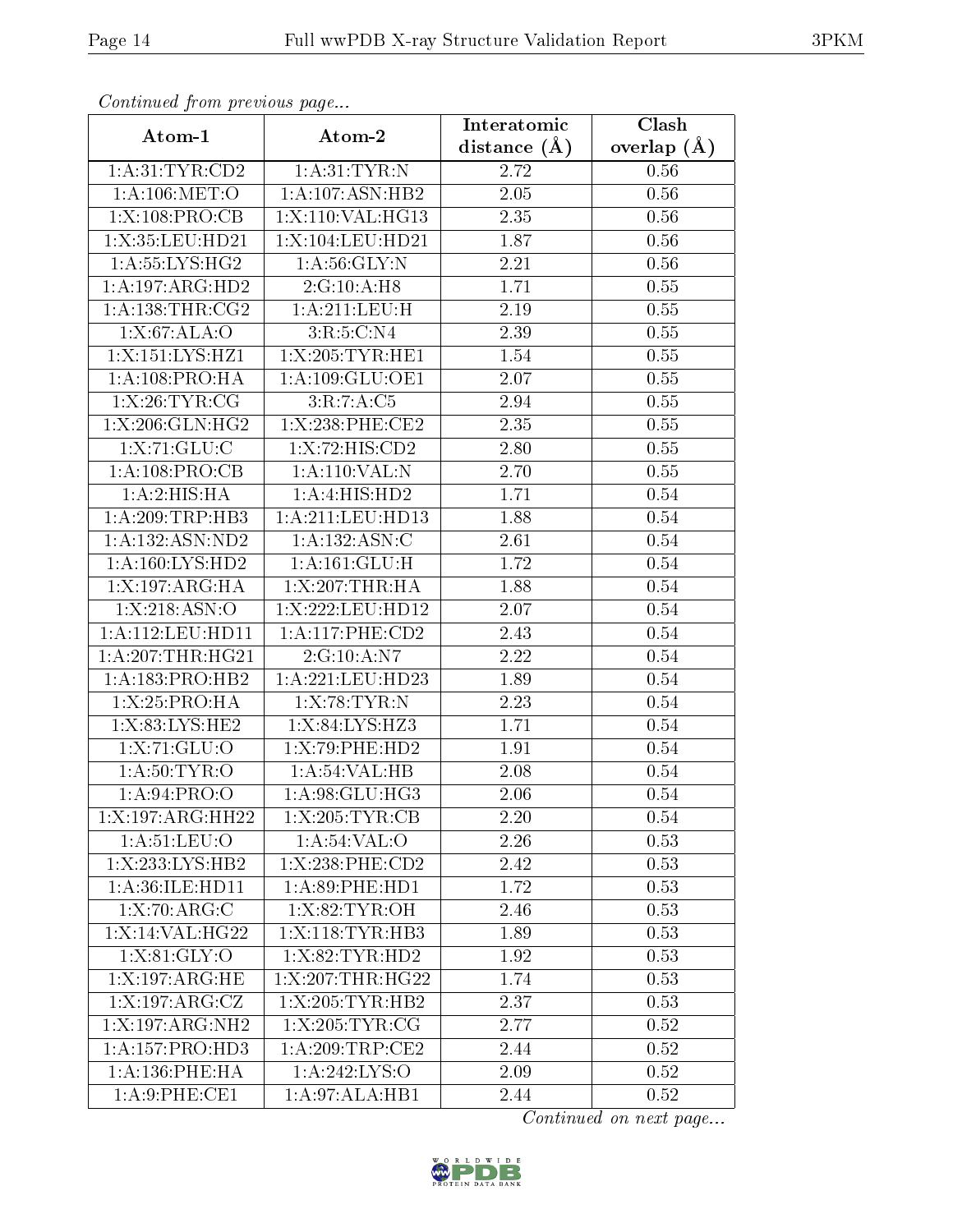| Continuea from previous page |                            | Interatomic       | Clash         |
|------------------------------|----------------------------|-------------------|---------------|
| Atom-1                       | Atom-2                     | distance $(A)$    | overlap $(A)$ |
| 1:X:147:VAL:HG12             | 1:X:151:LYS:HG3            | 1.90              | 0.52          |
| 1:X:203:GLY:O                | 1:X:204:ILE:CG1            | $\overline{2.57}$ | 0.52          |
| 1: X:31: TYR: HD2            | 1: X:31: TYR:N             | 2.07              | 0.52          |
| 1:A:35:LEU:HD12              | 1: A: 112: LEU: CD2        | 2.39              | 0.52          |
| 1:A:112:LEU:HD12             | 1: A:117:PHE:CD2           | 2.45              | 0.52          |
| 1: X:9:PHE:O                 | 1:X:88:TYR:HA              | 2.09              | 0.52          |
| 1:X:25:PRO:HG3               | 1:X:113:TRP:CZ3            | 2.44              | 0.52          |
| 1:X:197:ARG:NH2              | 3:R:10:A:N9                | 2.58              | 0.52          |
| 1:X:71:GLU:N                 | 1: X:82: TYR:OH            | 2.43              | 0.52          |
| 1: X:66: MET:CE              | 1:X:88:TYR:HE1             | 2.22              | 0.52          |
| 1:X:138:THR:HG23             | 1:X:211:LEU:O              | 2.09              | 0.52          |
| 1: A: 156: PRO: HA           | 1: A:209:TRP:NE1           | 2.25              | 0.52          |
| 1:X:22:PHE:HE2               | 1:X:84:LYS:O               | 1.93              | 0.52          |
| 1: A: 109: GLU: HG2          | 1: A: 109: GLU:O           | 2.10              | 0.52          |
| 1: A:29: GLN:CD              | $1: A:238:$ PHE:HE1        | 2.13              | 0.52          |
| 1:X:78:TYR:O                 | 1:X:79:PHE:HB3             | 2.10              | 0.52          |
| 1:A:206:GLN:HA               | 1:A:206:GLN:HE21           | 1.73              | 0.51          |
| 1:A:223:LYS:O                | 1: A:226:TYR:HB3           | 2.10              | 0.51          |
| $1:$ X:197:ARG:NH2           | 3:R:10:A:C8                | $\overline{2}.77$ | 0.51          |
| 1:X:151:LYS:HG2              | $1:X:152:SER:\overline{N}$ | 2.25              | 0.51          |
| 1:X:189:GLU:O                | 1:X:213:PHE:HB2            | 2.10              | 0.51          |
| 1:X:71:GLU:HB2               | 1: X:82: TYR:OH            | 2.09              | 0.51          |
| 1:X:152:SER:O                | 1:X:153:TYR:CD1            | 2.62              | 0.51          |
| 3:R:2:U:O2'                  | 3:R:3:U:P                  | 2.69              | 0.51          |
| 1:X:148:ARG:C                | 1:X:149:LYS:HZ2            | 2.13              | 0.51          |
| 1: A: 129: LYS: NZ           | 1:A:129:LYS:HB2            | $\overline{2}.26$ | 0.51          |
| 1:X:66:MET:HA                | 3:R:6:A:H61                | 1.76              | 0.51          |
| 1:A:244:GLU:HA               | 1: A:244: GLU:OE1          | 2.11              | 0.51          |
| 1:A:71:GLU:C                 | 1:A:72:HIS:CD2             | 2.84              | 0.51          |
| 1:X:108:PRO:CB               | 1:X:110:VAL:N              | 2.73              | 0.51          |
| 1: X: 237: GLY: C            | 1:X:238:PHE:HD1            | 2.12              | 0.51          |
| 1:A:70:ARG:HH21              | 2:G:5:C:C4'                | 2.24              | 0.51          |
| 3:R:2:U:O2'                  | 3:R:3:U:C5'                | 2.41              | 0.51          |
| 1:A:120:HIS:NE2              | 1:X:106:MET:HB2            | 2.25              | 0.51          |
| 1:X:151:LYS:CE               | 1:X:153:TYR:HA             | 2.41              | 0.51          |
| $1:$ A:171:GLN:O             | 1:A:174:TYR:HB3            | 2.12              | 0.50          |
| 1:A:2:HIS:ND1                | 1:A:4:HIS:CD2              | 2.77              | 0.50          |
| 1:A:112:LEU:CD1              | 1:A:117:PHE:HD2            | 2.24              | 0.50          |
| 2:G:2:U:O2'                  | 2:G:3:U:P                  | 2.69              | 0.50          |
| 1:X:26:TYR:CE1               | 3:R:7:A:C8                 | 2.99              | 0.50          |
| 1:X:109:GLU:O                | 1:X:109:GLU:HG2            | 2.12              | 0.50          |

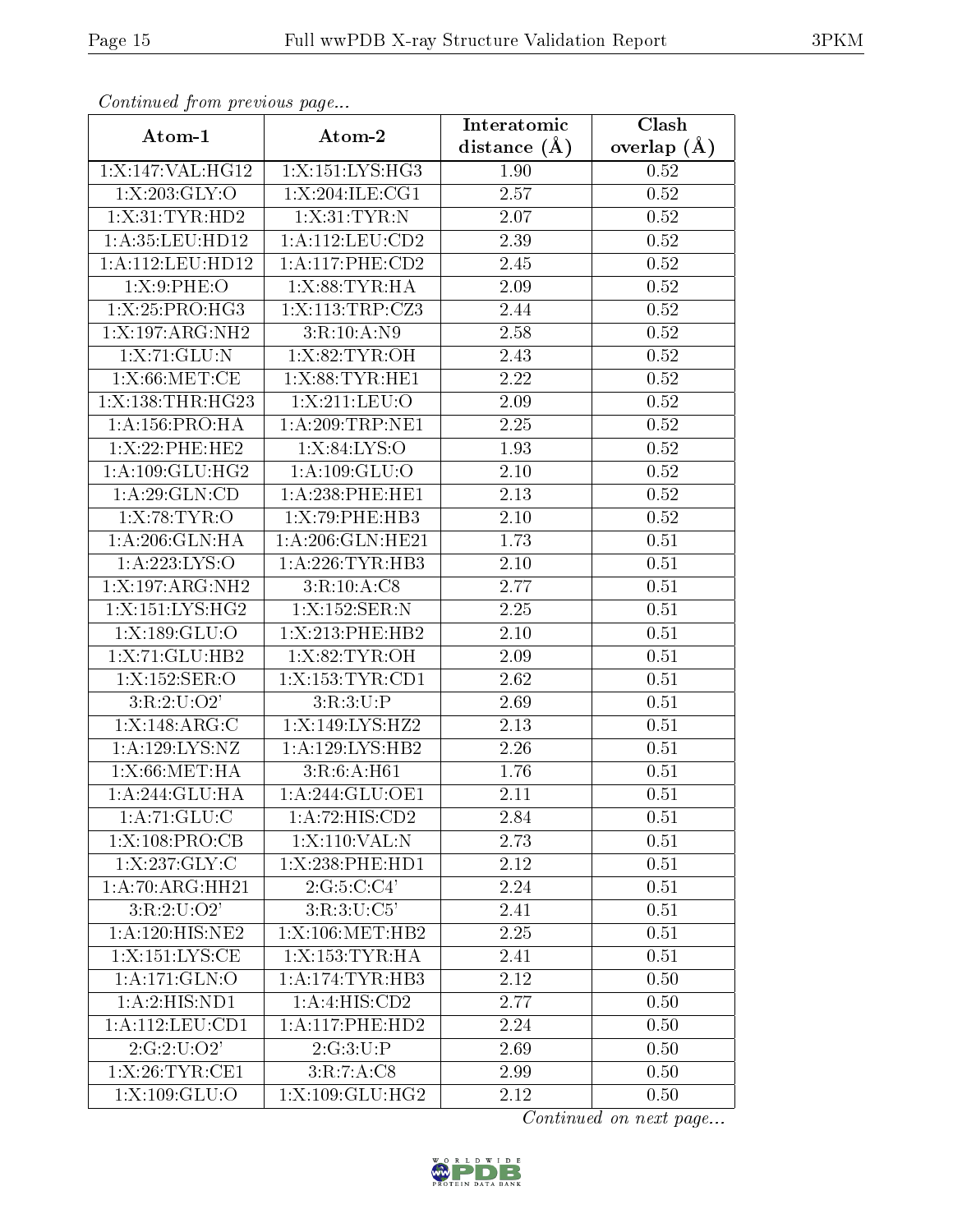| Continuea from previous page |                     | Interatomic    | Clash         |
|------------------------------|---------------------|----------------|---------------|
| Atom-1                       | Atom-2              | distance $(A)$ | overlap $(A)$ |
| 1: A:200:ILE:HG21            | 1:A:236:LEU:HD23    | 1.93           | 0.50          |
| 1: A: 156: PRO: HB3          | 1: A:209:TRP:HZ2    | 1.72           | 0.50          |
| 2:G:2:U:O2'                  | 2:G:3:U:C5'         | 2.38           | 0.50          |
| 1:X:220:ASP:HA               | 1:X:223:LYS:HB3     | 1.94           | 0.50          |
| 1:X:223:LYS:O                | 1:X:226:TYR:HB3     | 2.11           | 0.50          |
| 1: A:2: HIS: CD2             | 1: X:2: HIS: CD2    | 3.00           | 0.50          |
| 1: A: 156: PRO:CD            | 1: A: 159: GLU: HG3 | 2.37           | 0.50          |
| 1:X:160:LYS:HD2              | 1:X:161:GLU:H       | 1.76           | 0.50          |
| 1:X:108:PRO:HB2              | 1:X:110:VAL:H       | 1.75           | 0.50          |
| 1:A:49:THR:HA                | 1: A:52: HIS: HD2   | 1.77           | 0.49          |
| 1: A:58: LYS:CD              | 1: A:58:LYS:H       | 2.21           | 0.49          |
| 1: X:22:PHE:CZ               | 1:X:84:LYS:O        | 2.65           | 0.49          |
| 1: A:108: PRO:HB2            | 1: A:110: VAL:H     | 1.74           | 0.49          |
| 1:A:144:VAL:HG13             | 1:A:165:ILE:HG21    | 1.93           | 0.49          |
| 1:A:197:ARG:NH2              | 1: A:205:TYR:HA     | 2.27           | 0.49          |
| 1: X:41: LYS:CD              | 1:X:48:ALA:HB3      | 2.36           | 0.49          |
| 1: X:36: ILE: HD11           | 1:X:89:PHE:CD1      | 2.47           | 0.49          |
| 1: A: 133: GLY: HA2          | 1: A:216:TYR:CE1    | 2.47           | 0.49          |
| 1:A:2:HIS:N                  | 1: A:3: HIS: HB2    | 2.27           | 0.49          |
| 1: A: 197: ARG: HG3          | 1: A:207:THR:HG22   | 1.94           | 0.49          |
| 1:X:47:LEU:O                 | 1:X:50:TYR:HB3      | 2.13           | 0.49          |
| 1: X:25: PRO:CD              | 1:X:113:TRP:CZ3     | 2.92           | 0.49          |
| 1: X:80: LEU:O               | 1:X:82:TYR:CE2      | 2.66           | 0.49          |
| 1: A:30: TYR: HB3            | 1:A:201:LYS:HE2     | 1.95           | 0.49          |
| 1: A: 154: ASP: HB2          | 1: A:207:THR:HGI    | 1.76           | 0.49          |
| 1: A:30: TYR:CD2             | 1: A:201:LYS:HE2    | 2.48           | 0.49          |
| 1:A:197:ARG:CG               | 1:A:207:THR:HG22    | 2.42           | 0.49          |
| $1: A:112:$ LEU:HD12         | 1: A:117: PHE:HD2   | 1.78           | 0.48          |
| 1: A:173: LYS: HD3           | 1:A:228:VAL:CG2     | 2.42           | 0.48          |
| 1: A:29: GLN:OE1             | 1: A:238:PHE:HE1    | 1.95           | 0.48          |
| 1:X:144:VAL:HG21             | 1:X:166:ILE:HG12    | 1.94           | 0.48          |
| 1:X:50:TYR:O                 | 1: X: 54: VAL: HB   | 2.13           | 0.48          |
| 1: A:69: LYS: CB             | 1: A:82:TYR:CE1     | 2.96           | 0.48          |
| 1:X:153:TYR:HB2              | 3:R:10:A:N1         | 2.28           | 0.48          |
| 1: A:9: PHE: CZ              | 1: A:97: ALA:HB1    | 2.47           | 0.48          |
| 1:A:124:VAL:HG21             | 1: X:98: GLU:CD     | 2.34           | 0.48          |
| 1: X:50: TYR: C              | 1:X:50:TYR:CD2      | 2.86           | 0.48          |
| 1: X:94: PRO:O               | 1: X:98: GLU: HG3   | 2.14           | 0.48          |
| 1: A:31:TYR:CE1              | 1:A:113:TRP:HZ3     | 2.24           | 0.48          |
| 1:A:108:PRO:CB               | 1:A:110:VAL:HG13    | 2.43           | 0.48          |
| 1:A:41:LYS:HD2               | 1:A:45:PRO:CA       | 2.36           | 0.48          |

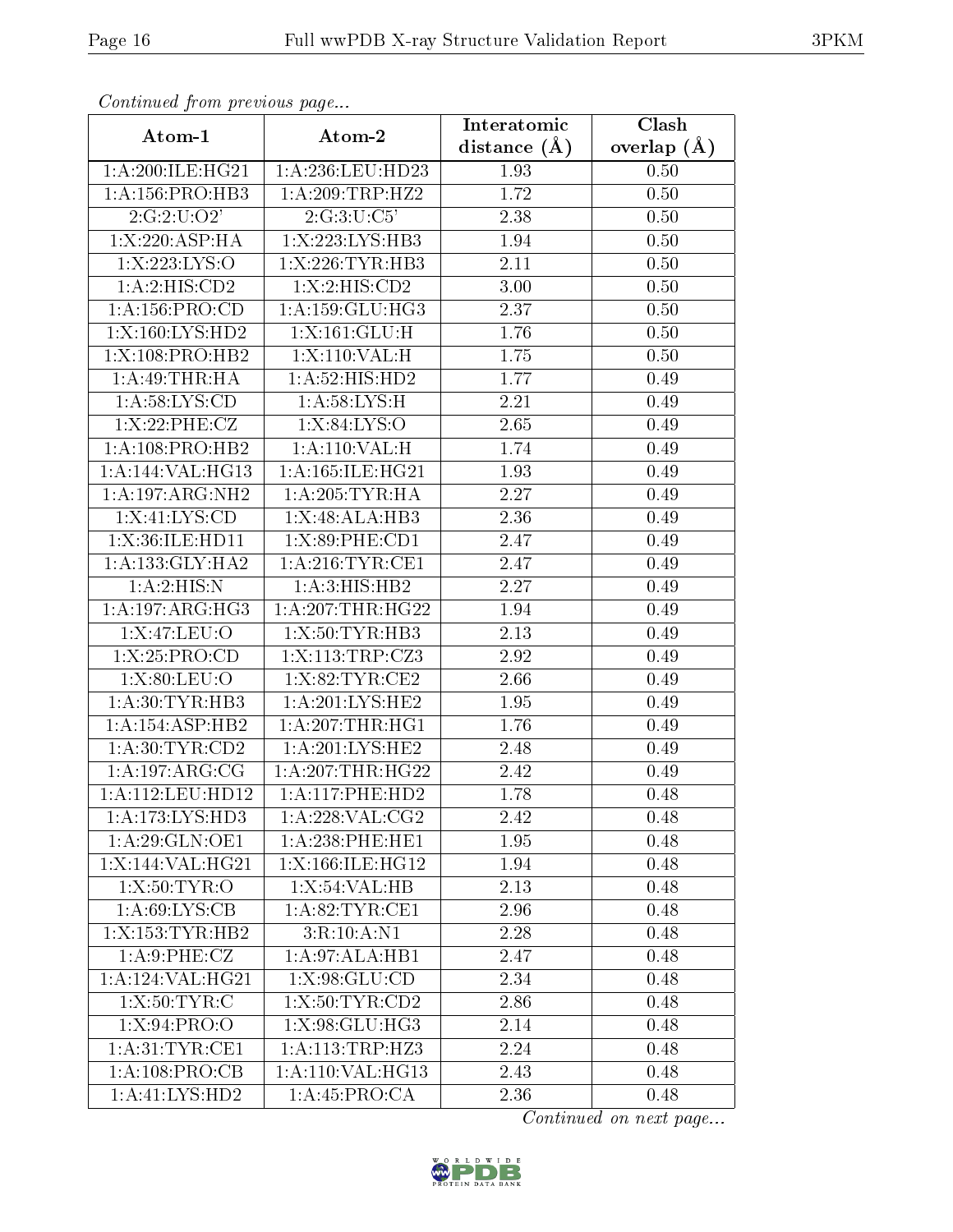| Communica from precious page         |                              | Interatomic    | Clash           |
|--------------------------------------|------------------------------|----------------|-----------------|
| Atom-1                               | Atom-2                       | distance $(A)$ | overlap $(\AA)$ |
| 1: X:31: TYR: CD1                    | 1:X:113:TRP:HB2              | 2.49           | 0.48            |
| 1:X:151:LYS:CE                       | 1:X:153:TYR:CA               | 2.91           | 0.48            |
| 1:X:156:PRO:HA                       | 1:X:209:TRP:NE1              | 2.28           | 0.48            |
| 1:X:197:ARG:NH2                      | 1:X:205:TYR:CD1              | 2.82           | 0.47            |
| 1: A: 10: LEU: HB3                   | 1:A:125:LEU:HD21             | 1.95           | 0.47            |
| 1:A:22:PHE:O                         | 1: A:81: GLY:CA              | 2.60           | 0.47            |
| 1:A:44:ASN:OD1                       | 1:A:47:LEU:HB2               | 2.14           | 0.47            |
| 1:X:148:ARG:NH1                      | 1:X:152:SER:OG               | 2.46           | 0.47            |
| 1:X:29:GLN:HG2                       | 1:X:200:ILE:HG21             | 1.95           | 0.47            |
| 1:X:29:GLN:OE1                       | 1:X:238:PHE:CZ               | 2.67           | 0.47            |
| 1: X:49:THR:CA                       | 1:X:52:HIS:HD2               | 2.27           | 0.47            |
| 1:X:11:ILE:HD12                      | 1: X:87:PHE: CZ              | 2.49           | 0.47            |
| 1: X:9:PHE: CZ                       | 1:X:97:ALA:HB1               | 2.49           | 0.47            |
| 3:R:4:A:H3'                          | 3:R:4:A:CS                   | 2.49           | 0.47            |
| 1:X:128:PRO:HB3                      | 1:X:130:LYS:CE               | 2.44           | 0.47            |
| 1:X:156:PRO:HB3                      | 1:X:209:TRP:HZ2              | 1.72           | 0.47            |
| 1:X:70:ARG:HD3                       | 1:X:72:HIS:NE2               | 2.30           | 0.47            |
| 1:X:24:VAL:O                         | 1:X:79:PHE:N                 | 2.47           | 0.47            |
| 1:X:69:LYS:HE2                       | 1: X:82: TYR: CE1            | 2.49           | 0.47            |
| 1:X:108:PRO:HA                       | 1:X:109:GLU:OE1              | 2.14           | 0.47            |
| 3:R:4:A:H4'                          | 3:R:5:C:O5'                  | 2.14           | 0.47            |
| 1: X:26:TYR:CD2                      | 3:R:7:A:C4                   | 3.03           | 0.46            |
| 1:X:157:PRO:HD3                      | 1:X:209:TRP:NE1              | 2.30           | 0.46            |
| 1: A:56: GLY:O                       | 1: A:58: LYS: HD2            | 2.15           | 0.46            |
| 1: A: 10: LEU: HD13                  | 1: A:88: TYR: CE2            | 2.50           | 0.46            |
| 1: X:88:TYR:CE1                      | 1:X:139:LEU:HD22             | 2.51           | 0.46            |
| 1:A:28:HIS:H                         | 1: A:28: HIS:CD2             | 2.32           | 0.46            |
| 1:A:48:ALA:O                         | $1:A:52:HI\overline{S:CD2}$  | 2.68           | 0.46            |
| 1:A:41:LYS:CD                        | 1:A:48:ALA:HB3               | 2.41           | 0.46            |
| 1:X:196:LYS:NZ                       | 3:R:6:A:H3'                  | 2.30           | 0.46            |
| 1:X:144:VAL:HG13                     | 1:X:165:ILE:HG21             | 1.97           | 0.46            |
| $1: X: 203: \overline{GLY:C}$        | 1:X:204:ILE:HG13             | 2.36           | 0.46            |
| 1:A:111:ARG:HH22                     | $1:A:116:ARG:\overline{NH1}$ | 2.13           | 0.46            |
| 1:A:6:GLY:HA3                        | 1:A:227:GLU:OE2              | 2.16           | 0.46            |
| 2:G:4:A:H4'                          | 2:G:5:C:O5'                  | 2.16           | 0.46            |
| 1: X:39:ALA:HB1                      | 1: X: 103: GLY: C            | 2.36           | 0.46            |
| 1:X:162:PHE:C                        | 1:X:162:PHE:CD2              | 2.89           | 0.46            |
| $1:X:169: \overline{\text{ASP:OD2}}$ | $1: X: 173: LYS: HD2$        | 2.16           | 0.46            |
| 1:X:133:GLY:HA2                      | 1:X:216:TYR:CD1              | 2.51           | 0.46            |
| 1:X:236:LEU:HD12                     | 1:X:236:LEU:N                | 2.30           | 0.46            |
| 1:X:26:TYR:CE1                       | 1:X:79:PHE:CD1               | 3.04           | 0.46            |

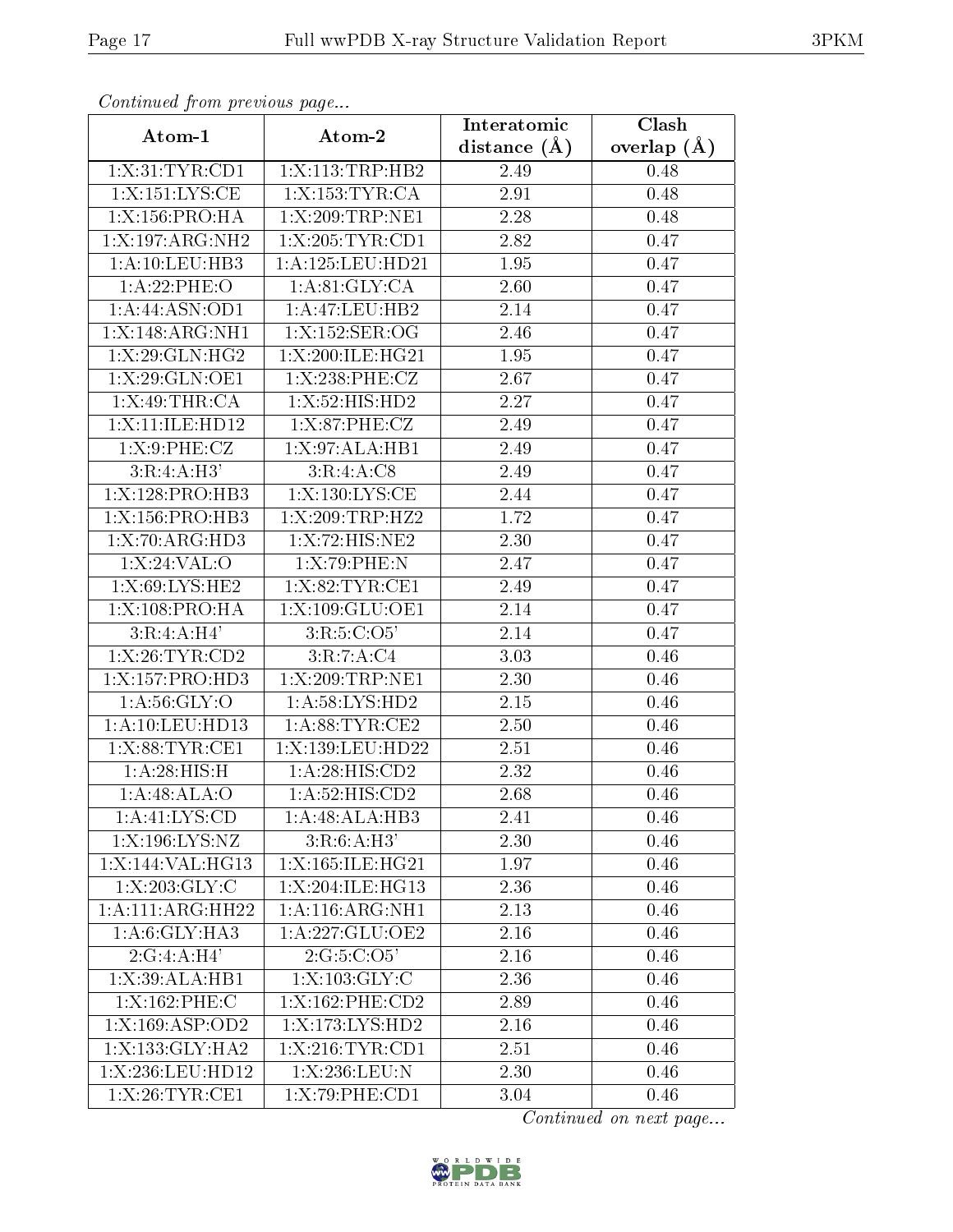| Communica from precious page |                   | Interatomic    | Clash           |
|------------------------------|-------------------|----------------|-----------------|
| Atom-1                       | Atom-2            | distance $(A)$ | overlap $(\AA)$ |
| 1:X:83:LYS:HE2               | 1:X:84:LYS:HZ2    | 1.81           | 0.46            |
| 1:A:169:ASP:OD2              | 1:A:173:LYS:HD2   | 2.16           | 0.46            |
| 1:A:31:TYR:HD2               | 1: A:31: TYR:N    | 2.14           | 0.46            |
| 1:X:146:VAL:HG12             | 1:X:152:SER:CB    | 2.43           | 0.46            |
| 1:A:8:ARG:NH2                | 1: A:226:TYR:O    | 2.49           | 0.45            |
| 1:X:61:THR:CB                | 1:X:228:VAL:O     | 2.60           | 0.45            |
| 1:X:136:PHE:HA               | 1:X:242:LYS:O     | 2.16           | 0.45            |
| 1:X:128:PRO:CG               | 1:X:243:VAL:HG21  | 2.39           | 0.45            |
| 1:X:72:HIS:N                 | 1:X:72:HIS:CD2    | 2.84           | 0.45            |
| 1:X:174:TYR:CD2              | 1:X:183:PRO:HD3   | 2.52           | 0.45            |
| 1:X:151:LYS:NZ               | 1:X:205:TYR:CZ    | 2.81           | 0.45            |
| 1: X: 27: ASN: C             | 1:X:198:PHE:CE2   | 2.90           | 0.45            |
| 1:A:2:HIS:ND1                | 1:A:4:HIS:NE2     | 2.61           | 0.45            |
| 1:X:41:LYS:HD3               | 1:X:45:PRO:HA     | 1.99           | 0.45            |
| 1:A:138:THR:HG23             | 1: A:211:LEU:H    | 1.81           | 0.45            |
| 1:X:200:ILE:O                | 1:X:201:LYS:CB    | 2.64           | 0.45            |
| 1:A:71:GLU:HB2               | 1: A:82:TYR:OH    | 2.17           | 0.45            |
| 1: A: 160: LYS: HD2          | 1:A:161:GLU:N     | 2.32           | 0.45            |
| 1:A:192:ILE:HB               | 1:A:212:VAL:HG23  | 1.99           | 0.45            |
| 1:A:22:PHE:CD1               | 1:A:22:PHE:C      | 2.91           | 0.45            |
| 1: A:66:MET:HE1              | 1: A:88: TYR: CE1 | 2.52           | 0.45            |
| 1:A:112:LEU:CD1              | 1: A:117: PHE:CE2 | 2.99           | 0.44            |
| 1: A:146: VAL:CG1            | 1:A:147:VAL:N     | 2.80           | 0.44            |
| 1: A:166: ILE: O             | 1:A:170:LEU:HD13  | 2.17           | 0.44            |
| 1:A:49:THR:HA                | 1: A:52: HIS:CD2  | 2.52           | 0.44            |
| 1:A:47:LEU:O                 | 1: A:51:LEU:HG    | 2.17           | 0.44            |
| 1: A:58: LYS:CD              | 1: A:58:LYS:N     | 2.69           | 0.44            |
| 1:X:104:LEU:HD23             | 1:X:108:PRO:HG2   | 1.98           | 0.44            |
| 1:X:11:ILE:HG23              | 1:X:122:ILE:HGI2  | 1.99           | 0.44            |
| 1:X:129:LYS:HD2              | 1:X:129:LYS:HA    | 1.39           | 0.44            |
| 1:X:28:HIS:H                 | 1:X:28:HIS:CD2    | 2.35           | 0.44            |
| 1:X:41:LYS:HD2               | 1:X:45:PRO:CA     | 2.47           | 0.44            |
| 1: X: 36: ILE: CG2           | 1:X:37:TYR:N      | 2.80           | 0.44            |
| 1:X:64:LEU:CD1               | 1:X:141:PRO:HD3   | 2.46           | 0.44            |
| 1: A: 138: THR: HG23         | 1:A:211:LEU:O     | $2.18\,$       | 0.44            |
| 1:A:233:LYS:HB2              | 1:A:238:PHE:CD2   | 2.52           | 0.44            |
| 1:X:111:ARG:HH22             | 1:X:116:ARG:NH1   | 2.16           | 0.44            |
| 1:X:63:SER:HB3               | 1:X:88:TYR:HB2    | 1.99           | 0.44            |
| 1:A:2:HIS:CA                 | 1: A:3: HIS: HB2  | 2.47           | 0.44            |
| 1: X:26: TYR:OH              | 1:X:79:PHE:HB3    | 2.17           | 0.44            |
| 1:A:199:ARG:O                | 1: A:201:LYS:NZ   | 2.44           | 0.44            |

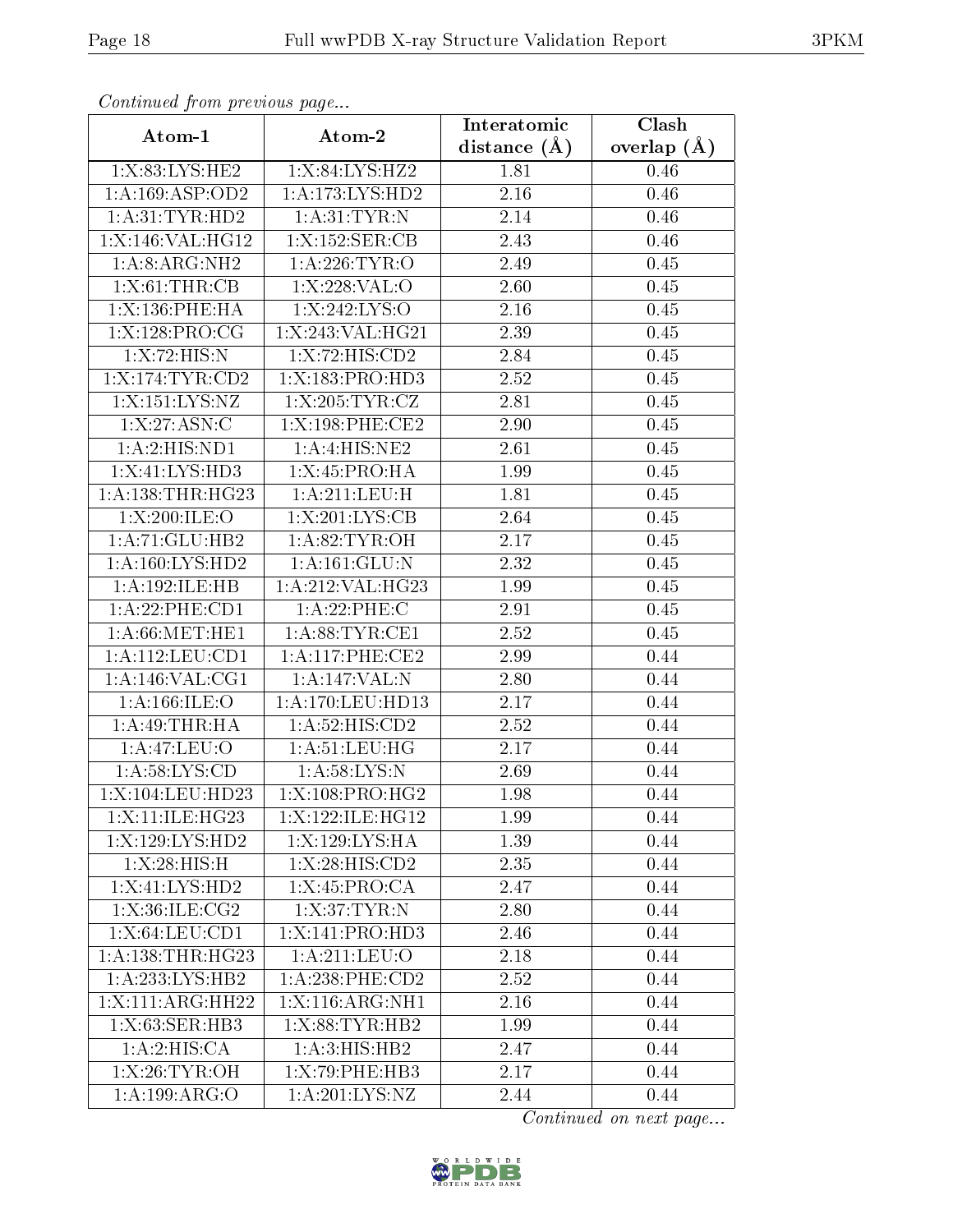| Continuati prom prototo s pugo |                     | Interatomic    | Clash         |
|--------------------------------|---------------------|----------------|---------------|
| Atom-1                         | Atom-2              | distance $(A)$ | overlap $(A)$ |
| 2:G:8:U:C2'                    | 2:G:9:A:C8          | 2.93           | 0.44          |
| 1:X:70:ARG:HH21                | 3:R:5:C:C4'         | 2.25           | 0.44          |
| 1:A:238:PHE:CD1                | $1:A:238:$ PHE:N    | 2.85           | 0.44          |
| 1: X:86:PHE:O                  | 1:X:87:PHE:HB3      | 2.18           | 0.44          |
| 1: A:82:TYR:N                  | 1: A:82:TYR:CD1     | 2.85           | 0.44          |
| 2:G:4:A:C5'                    | 2:G:5:C:O5'         | 2.65           | 0.44          |
| 1:X:148:ARG:HH11               | 1:X:152:SER:CB      | 2.30           | 0.44          |
| 1:X:200:ILE:HD12               | 1:X:200:ILE:N       | 2.33           | 0.44          |
| 1:X:233:LYS:HB2                | $1: X:238:$ PHE:CG  | 2.52           | 0.44          |
| 1:A:144:VAL:HG21               | 1: A:166: ILE: HG12 | 2.00           | 0.43          |
| 1: A:71: GLU:CG                | 1:A:80:LEU:HD13     | 2.48           | 0.43          |
| 1:X:234:ASN:HD22               | 1:X:234:ASN:N       | 2.14           | 0.43          |
| 1: X:67: ALA:HB3               | 1:X:69:LYS:O        | 2.17           | 0.43          |
| 1:X:151:LYS:HD3                | 1:X:205:TYR:OH      | 2.17           | 0.43          |
| 1:X:204:ILE:CG2                | 1:X:205:TYR:H       | 2.25           | 0.43          |
| 1: X:244: GLU: HA              | 1:X:244:GLU:OE1     | 2.17           | 0.43          |
| 1:X:146:VAL:CG1                | 1:X:147:VAL:N       | 2.81           | 0.43          |
| 1:X:171:GLN:O                  | 1:X:175:VAL:HG12    | 2.18           | 0.43          |
| 1:X:138:THR:CG2                | 1:X:211:LEU:H       | 2.31           | 0.43          |
| 1: X:93: VAL:HB                | 1:X:96:ILE:CG1      | 2.48           | 0.43          |
| 1: A:62:TYR:N                  | 1: A:62:TYR:CD1     | 2.86           | 0.43          |
| 1:X:7:SER:O                    | 1: X:90: SER: HA    | 2.18           | 0.43          |
| 1:A:71:GLU:C                   | 1:A:72:HIS:HD2      | 2.22           | 0.43          |
| 1:A:142:ILE:O                  | 1:A:208:ALA:HA      | 2.19           | 0.43          |
| 1: A:2: HIS:O                  | 1:A:2:HIS:CD2       | 2.71           | 0.43          |
| 1: A:106: MET:HA               | 1:X:121:GLU:HB2     | 2.01           | 0.43          |
| 1:X:26:TYR:CE2                 | 1: X:78: TYR:O      | 2.71           | 0.43          |
| 1: A: 104: LEU: HD23           | 1:A:108:PRO:HG2     | 2.00           | 0.43          |
| 1:A:172:ASP:O                  | 1: A:176: MET:HB2   | 2.19           | 0.43          |
| 1:X:144:VAL:HG12               | 1:X:155:VAL:HG22    | 2.01           | 0.43          |
| 1:X:152:SER:C                  | 1:X:153:TYR:CG      | 2.92           | 0.43          |
| 1:X:143:ALA:HB3                | 1:X:238:PHE:HD2     | 1.84           | 0.43          |
| 1:X:26:TYR:CD2                 | 3:R:7:A:C5          | 3.06           | 0.43          |
| 1:X:27:ASN:HA                  | 1:X:198:PHE:CD2     | 2.53           | 0.43          |
| 1:A:181:LYS:HA                 | 1:A:182:PRO:HD3     | 1.83           | 0.43          |
| 1: A:28: HIS: NE2              | 1:A:64:LEU:HD22     | 2.34           | 0.43          |
| 1:X:106:MET:O                  | 1:X:106:MET:HG3     | 2.18           | 0.43          |
| 1:X:142:ILE:HG13               | 1:X:239:GLY:HA2     | 2.01           | 0.43          |
| 1:X:35:LEU:O                   | 1:X:35:LEU:HD23     | 2.19           | 0.43          |
| 1:X:60:PHE:HB3                 | 1:X:96:ILE:HG21     | 2.00           | 0.43          |
| 1: X:93: VAL: HB               | 1:X:96:ILE:CD1      | 2.49           | 0.43          |

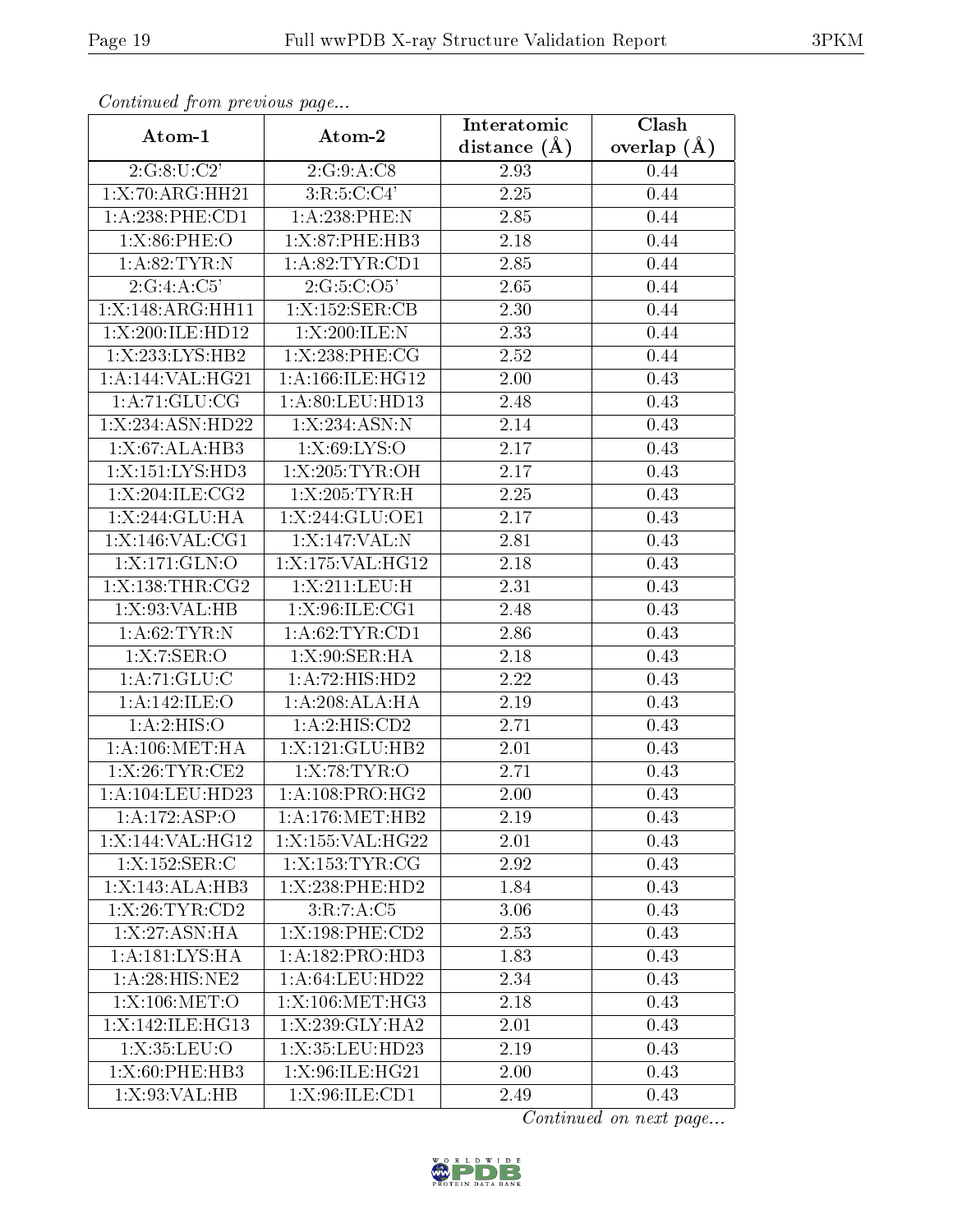| Continuea from previous page |                     | Interatomic       | Clash         |
|------------------------------|---------------------|-------------------|---------------|
| Atom-1                       | Atom-2              | distance $(A)$    | overlap $(A)$ |
| 1: A:29: GLN:OE1             | 1: A:238: PHE:CE1   | 2.72              | 0.42          |
| 1: A:66: MET:HE1             | 1: A:88:TYR:HE1     | 1.84              | 0.42          |
| 1:X:201:LYS:HD3              | 1:X:201:LYS:HA      | 1.60              | 0.42          |
| 1:X:13:LEU:HD23              | 1:X:117:PHE:CB      | 2.49              | 0.42          |
| 1:X:26:TYR:CB                | 3:R:7:A:C6          | 3.02              | 0.42          |
| 1:A:146:VAL:HG13             | 1:A:147:VAL:N       | 2.34              | 0.42          |
| 1:A:194:LYS:HA               | 1:A:195:PRO:HD3     | 1.82              | 0.42          |
| 1:A:236:LEU:N                | 1: A:236:LEU:HD12   | 2.34              | 0.42          |
| 3:R:4:A:C4'                  | 3:R:5:C:O5'         | $\overline{2.68}$ | 0.42          |
| 1:A:182:PRO:HA               | 1: A: 183: PRO: HD3 | 1.86              | 0.42          |
| 1:A:121:GLU:HB3              | 1:X:106:MET:HG2     | 2.01              | 0.42          |
| 1:X:174:TYR:HH               | 1:X:178:TYR:HD1     | 1.68              | 0.42          |
| 1:X:204:ILE:CG2              | 1:X:205:TYR:N       | 2.80              | 0.42          |
| 1: A:2: HIS:O                | 1: A:2: HIS: CG     | 2.72              | 0.42          |
| 1: X: 8: ARG: O              | 1:X:124:VAL:HA      | 2.20              | 0.42          |
| 1:X:73:PRO:HG2               | 1:X:78:TYR:HE1      | 1.85              | 0.42          |
| 1: X:66: MET:CE              | 1:X:88:TYR:CE1      | 2.96              | 0.42          |
| 1: A:31:TYR:HD2              | 1: A:31: TYR:H      | 1.68              | 0.42          |
| 1:A:142:ILE:O                | 1:A:209:TRP:N       | 2.53              | 0.42          |
| 2:G:4:A:H5"                  | 2:G:5:C:O5'         | 2.19              | 0.42          |
| 1:X:114:ASP:OD1              | 1:X:114:ASP:C       | 2.58              | 0.42          |
| 1:X:173:LYS:HD3              | 1:X:228:VAL:CG2     | 2.50              | 0.42          |
| 1:X:182:PRO:HA               | 1:X:183:PRO:HD3     | 1.87              | 0.42          |
| 1:A:129:LYS:NZ               | 1: A: 129: LYS: CB  | 2.83              | 0.42          |
| 1:A:174:TYR:CE2              | 1:A:183:PRO:HD3     | 2.54              | 0.42          |
| 1:X:174:TYR:CZ               | 1:X:178:TYR:CD1     | 3.08              | 0.42          |
| 2:G:4:A:C4'                  | 2:G:5:C:O5'         | 2.67              | 0.41          |
| 1:X:111:ARG:HH22             | 1: X:116: ARG: CZ   | 2.33              | 0.41          |
| 1:X:163:TYR:N                | 1:X:163:TYR:CD2     | 2.88              | 0.41          |
| 1:X:166:ILE:O                | 1:X:170:LEU:HD13    | 2.20              | 0.41          |
| 1: A:36: ILE: CG2            | 1: A:37:TYR:N       | 2.82              | 0.41          |
| 1:X:26:TYR:HB3               | 3:R:7:A:N6          | 2.34              | 0.41          |
| 1:A:111:ARG:O                | 1: A:111: ARG:HG3   | 2.21              | 0.41          |
| 1:X:31:TYR:HD1               | 1:X:113:TRP:HB3     | 1.85              | 0.41          |
| 1: X:62:TYR:HA               | 1:X:89:PHE:HA       | 2.01              | 0.41          |
| 1: A:27: ASN:HA              | 1:A:198:PHE:HD2     | 1.85              | 0.41          |
| 1:X:61:THR:HA                | 1: X: 234: ASN: O   | 2.20              | 0.41          |
| 1:X:59:LEU:HD23              | 1:X:59:LEU:HA       | 1.49              | 0.41          |
| 1: A:204: ILE: HA            | 1:A:204:ILE:HD13    | 1.80              | 0.41          |
| 1:A:233:LYS:O                | 1:A:235:SER:N       | 2.53              | 0.41          |
| 1: A:53: GLU:HG3             | 1: A:54:VAL:H       | 1.85              | 0.41          |

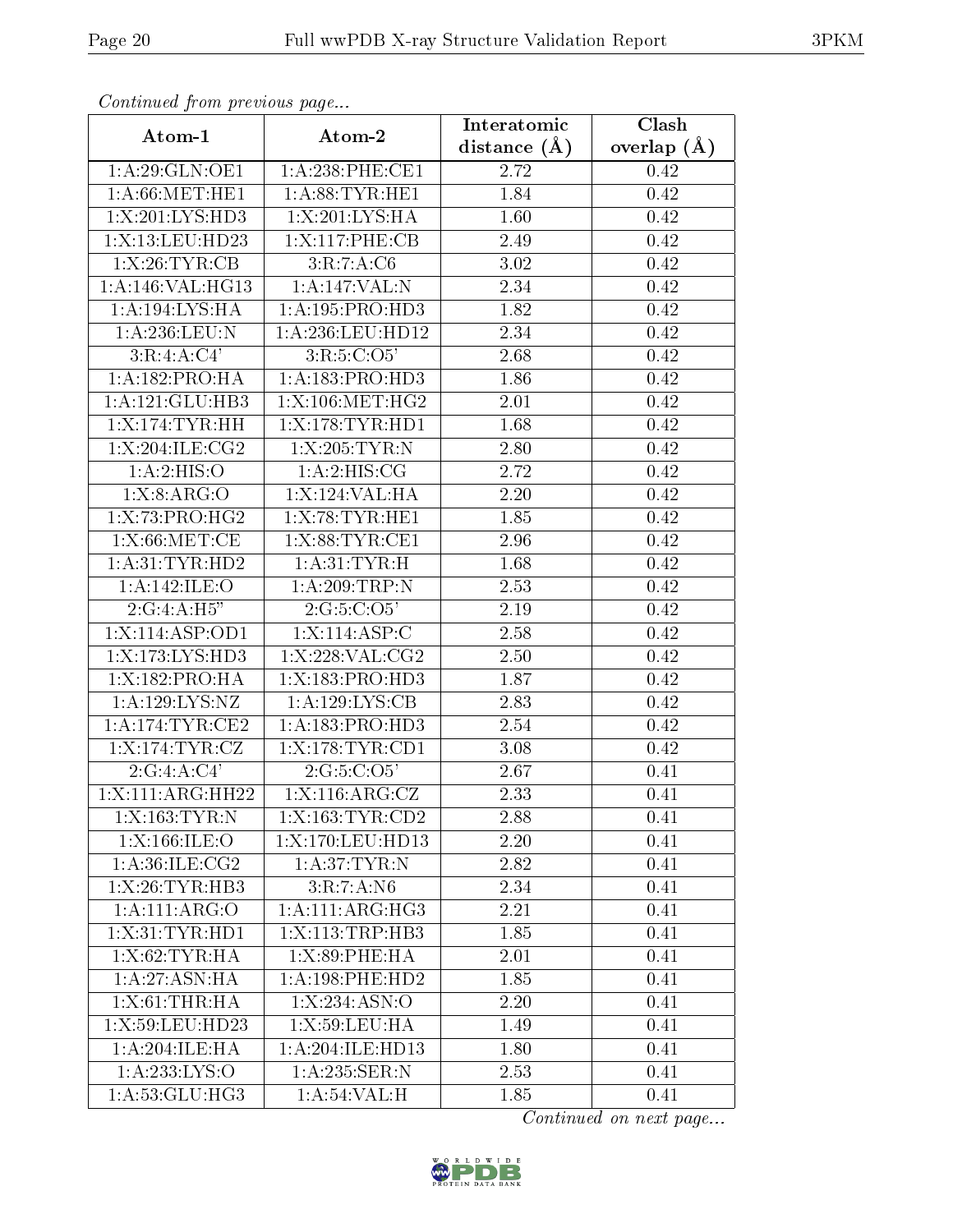| Atom-1            | Atom-2             | Interatomic       | Clash             |
|-------------------|--------------------|-------------------|-------------------|
|                   |                    | distance $(A)$    | overlap $(\AA)$   |
| 1: A:50:TYR:CZ    | 1: A:54:VAL:HG11   | 2.54              | 0.41              |
| 1:X:102:ASN:O     | 1:X:106:MET:HG2    | $\overline{2.21}$ | 0.41              |
| 1:X:160:LYS:HD2   | 1:X:161:GLU:N      | 2.35              | 0.41              |
| 1:X:196:LYS:CE    | 3:R:6:A:H3'        | 2.51              | 0.41              |
| 1: X:43: SER: HB2 | 1:X:99:ALA:HB1     | $\overline{2.03}$ | 0.41              |
| 1:A:133:GLY:HA2   | $1:$ A:216:TYR:HD1 | 1.78              | 0.41              |
| 1:A:157:PRO:HD3   | 1: A:209:TRP:NE1   | 2.34              | 0.41              |
| 1:A:200:ILE:HD13  | 1:A:204:ILE:CB     | 2.50              | 0.41              |
| 1: A:86:PHE:O     | 1:A:87:PHE:HB3     | 2.21              | 0.41              |
| 2:G:10:A:H2'      | 2:G:10:A:N3        | $\overline{2.35}$ | 0.41              |
| 3:R:4:A:C5'       | 3:R:5:C:O5'        | 2.69              | 0.41              |
| 1:A:72:HIS:CD2    | 1:A:72:HIS:N       | 2.88              | 0.41              |
| 1:X:197:ARG:CZ    | 3:R:10:A:H8        | 2.24              | 0.41              |
| 1:X:64:LEU:O      | 1:X:87:PHE:HB2     | 2.21              | 0.41              |
| 1: X:9:PHE:CE1    | 1:X:97:ALA:HB1     | 2.56              | 0.41              |
| 1:A:162:PHE:C     | 1: A:162:PHE:CD2   | 2.94              | 0.41              |
| 1: A:30: TYR:CD2  | 1: A:201:LYS:HG2   | $\overline{2.55}$ | 0.41              |
| 1:A:2:HIS:CE1     | 1:A:5:HIS:HB3      | $2.56\,$          | 0.41              |
| 1:A:89:PHE:HE2    | 1: A:91:THR:HG22   | 1.86              | 0.41              |
| 1:X:41:LYS:HD2    | 1:X:45:PRO:HB3     | 2.03              | 0.41              |
| 1: X:48: ALA:O    | 1:X:52:HIS:CD2     | 2.74              | $\overline{0.41}$ |
| 1:A:67:ALA:HB3    | 1: A:69: LYS:O     | 2.22              | 0.40              |
| 1:A:120:HIS:CD2   | $1:$ X:106:MET:CB  | $\overline{3.03}$ | 0.40              |
| 1:A:61:THR:CB     | 1:A:228:VAL:O      | 2.63              | 0.40              |
| 1:X:173:LYS:HD3   | 1:X:228:VAL:HG21   | 2.03              | 0.40              |
| 1: A:107: ASN:CG  | 1: A:108: PRO:HD3  | $\overline{2.35}$ | 0.40              |
| 1:A:128:PRO:HD2   | 1:A:226:TTR:CE2    | 2.56              | 0.40              |
| 1:X:152:SER:C     | 1:X:153:TYR:CD1    | 2.95              | 0.40              |
| 1:X:192:ILE:HD12  | 1:X:212:VAL:HG21   | 2.02              | 0.40              |
| 1:A:136:PHE:HE1   | 1:A:215:ALA:HB3    | 1.86              | 0.40              |
| 1:X:41:LYS:HD3    | 1:X:41:LYS:HA      | 1.64              | 0.40              |
| 1: A:31:TYR:CE1   | 1:A:113:TRP:HE3    | 2.34              | 0.40              |

There are no symmetry-related clashes.

### 5.3 Torsion angles (i)

#### 5.3.1 Protein backbone (i)

In the following table, the Percentiles column shows the percent Ramachandran outliers of the chain as a percentile score with respect to all X-ray entries followed by that with respect to entries

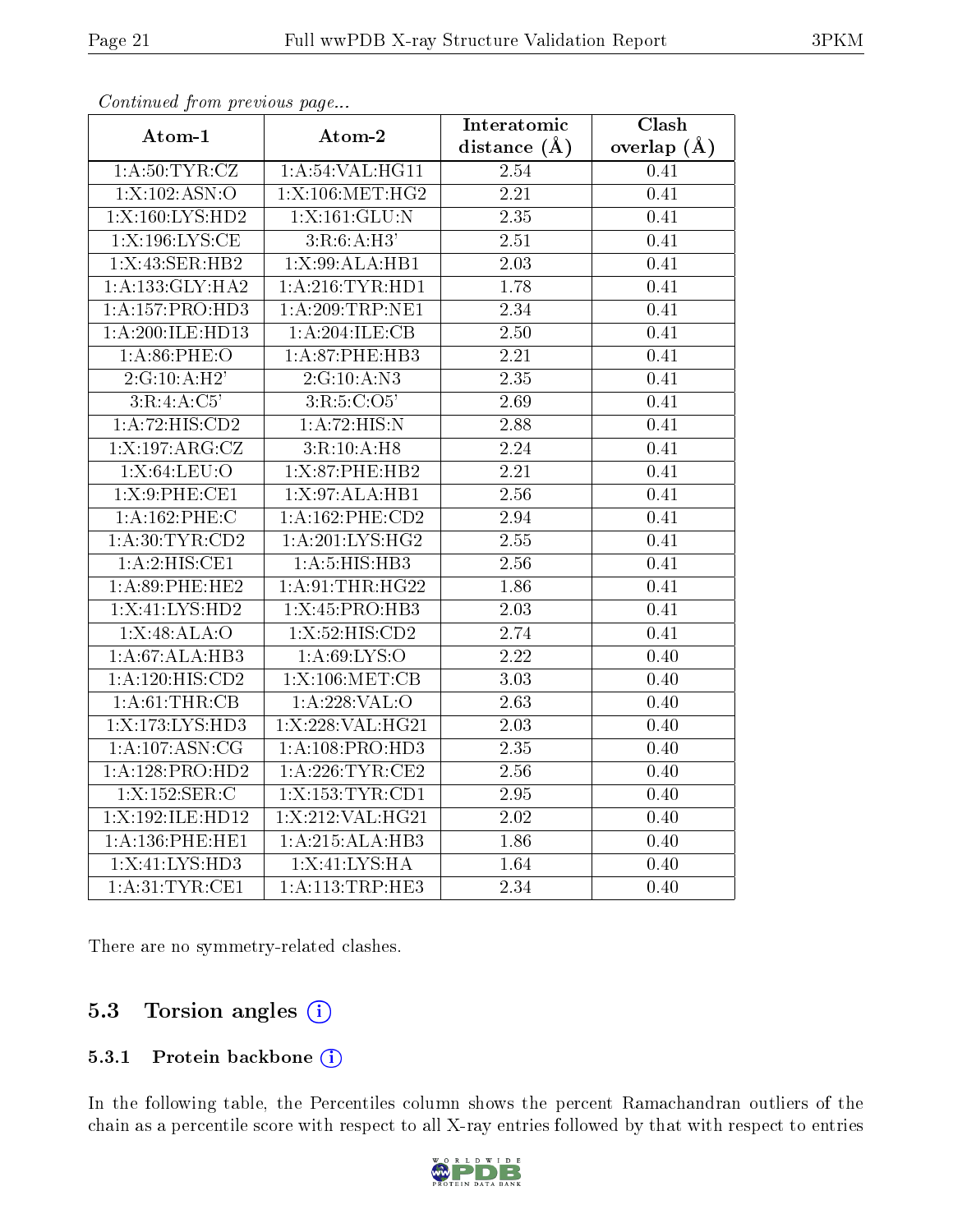of similar resolution.

The Analysed column shows the number of residues for which the backbone conformation was analysed, and the total number of residues.

| Mol | Chain | Analysed                                        |  |          | Favoured   Allowed   Outliers   Percentiles |
|-----|-------|-------------------------------------------------|--|----------|---------------------------------------------|
|     |       | $221/269$ (82\%)   198 (90\%)   21 (10\%)       |  | $2(1\%)$ | $\vert$ 17<br>$-52$                         |
|     |       | $227/269$ $(84\%)$   200 $(88\%)$   24 $(11\%)$ |  | $3(1\%)$ | 12 <br>42                                   |
| All | All   | $448/538$ (83\%)   398 (89\%)   45 (10\%)       |  | $5(1\%)$ | 14<br>46                                    |

All (5) Ramachandran outliers are listed below:

| Mol | Chain | Res | Type             |
|-----|-------|-----|------------------|
|     |       | 107 | $\overline{ASN}$ |
|     | X     | 107 | <b>ASN</b>       |
|     | Y     | 204 | ILE              |
|     |       | 234 | <b>ASN</b>       |
|     |       | 234 | <b>ASN</b>       |

#### 5.3.2 Protein sidechains  $(i)$

In the following table, the Percentiles column shows the percent sidechain outliers of the chain as a percentile score with respect to all X-ray entries followed by that with respect to entries of similar resolution.

The Analysed column shows the number of residues for which the sidechain conformation was analysed, and the total number of residues.

| Mol | Chain | Analysed        | Rotameric   Outliers |             | Percentiles                  |
|-----|-------|-----------------|----------------------|-------------|------------------------------|
|     |       | 202/238(85%)    | 161 $(80\%)$         | 41 $(20\%)$ | $\boxed{1}$ $\boxed{5}$      |
|     |       | 206/238(87%)    | $157(76\%)$          | 49 $(24%)$  | $\boxed{2}$<br>$\mid 0 \mid$ |
| All | All   | $408/476(86\%)$ | $318(78\%)$          | 90(22%)     | $\vert$ 1                    |

All (90) residues with a non-rotameric sidechain are listed below:

| Mol | Chain | Res | <b>Type</b> |
|-----|-------|-----|-------------|
|     |       |     | <b>HIS</b>  |
|     |       | 14  | VAL         |
|     |       | 28  | <b>HIS</b>  |
|     |       | 29  | <b>GLN</b>  |
|     |       | 31  | <b>TYR</b>  |
|     |       | 50  | <b>TYR</b>  |
|     |       | 53  | GLU         |

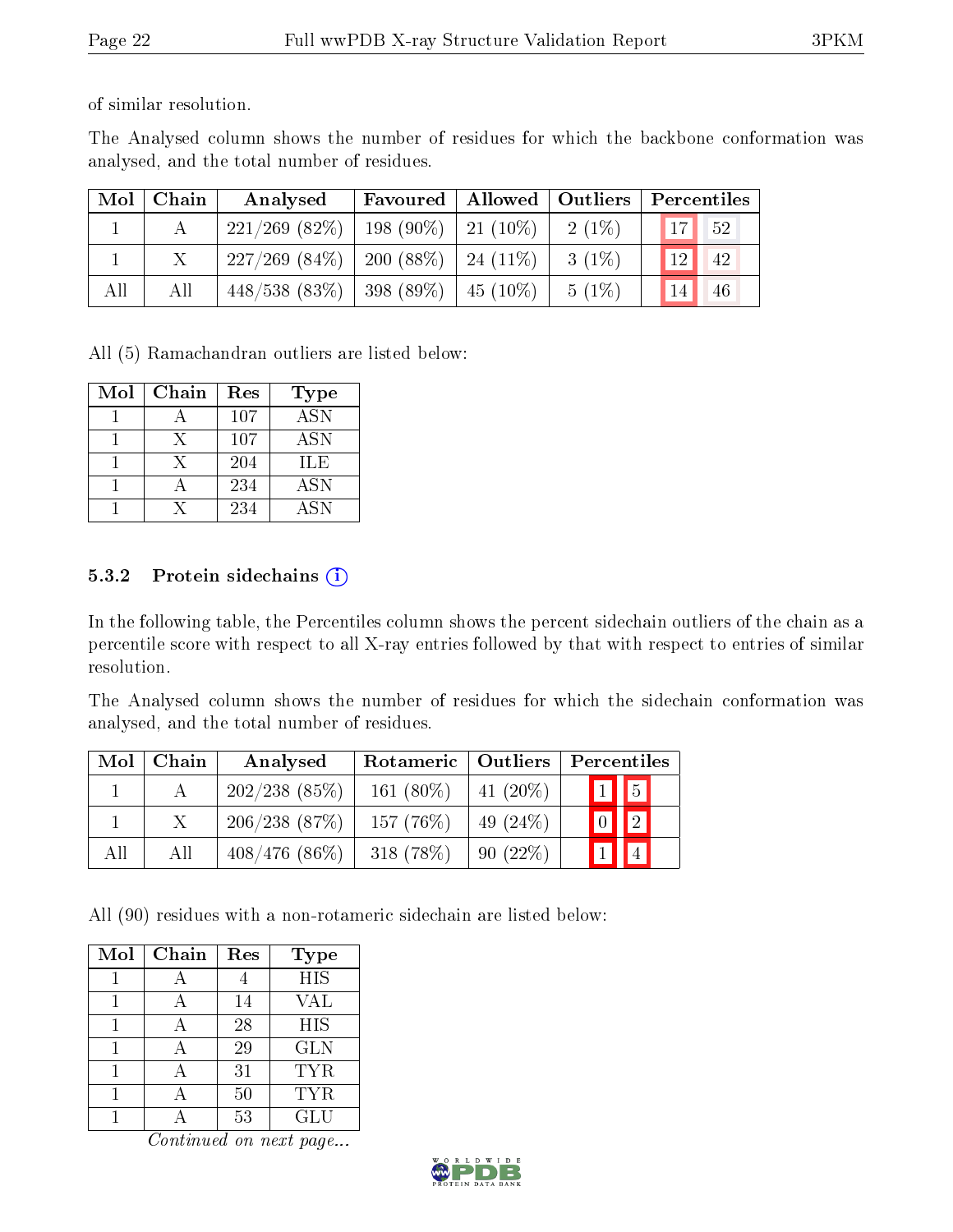| Mol            | Chain                                                                                                                                                                                                                                           | Res              | Type                      |
|----------------|-------------------------------------------------------------------------------------------------------------------------------------------------------------------------------------------------------------------------------------------------|------------------|---------------------------|
| $\mathbf{1}$   | $\overline{A}$                                                                                                                                                                                                                                  | $58\,$           | ${\rm LYS}$               |
| $\mathbf{1}$   | $\overline{A}$                                                                                                                                                                                                                                  | 70               | $\overline{\rm{ARG}}$     |
| $\mathbf{1}$   |                                                                                                                                                                                                                                                 | $\rm 82$         | <b>TYR</b>                |
| $\overline{1}$ |                                                                                                                                                                                                                                                 | 86               | PHE                       |
| $\overline{1}$ | $\frac{\overline{A}}{\overline{A}}$<br>$\frac{\overline{A}}{\overline{A}}$                                                                                                                                                                      | 104              | <b>LEU</b>                |
| $\mathbf{1}$   |                                                                                                                                                                                                                                                 | 106              | $\overline{\text{MET}}$   |
| $\mathbf{1}$   |                                                                                                                                                                                                                                                 | $\overline{110}$ | $\overline{\text{VAL}}$   |
| $\mathbf{1}$   |                                                                                                                                                                                                                                                 | <b>112</b>       | LEU                       |
| $\overline{1}$ |                                                                                                                                                                                                                                                 | 118              | <b>TYR</b>                |
| $\overline{1}$ |                                                                                                                                                                                                                                                 | 124              | $\overline{\text{VAL}}$   |
| $\mathbf{1}$   |                                                                                                                                                                                                                                                 | $130\,$          | $\overline{\text{LYS}}$   |
| $\mathbf{1}$   |                                                                                                                                                                                                                                                 | 132              | $\overline{\rm ASN}$      |
| $\mathbf{1}$   |                                                                                                                                                                                                                                                 | 137              | <b>VAL</b>                |
| $\overline{1}$ | $\frac{\overline{A}}{\overline{A}} \frac{\overline{A}}{\overline{A}} \frac{\overline{A}}{\overline{A}} \frac{\overline{A}}{\overline{A}} \frac{\overline{A}}{\overline{A}} \frac{\overline{A}}{\overline{A}} \frac{\overline{A}}{\overline{A}}$ | 145              | <b>THR</b>                |
| $\overline{1}$ |                                                                                                                                                                                                                                                 | 146              | $\overline{\text{VAL}}$   |
| $\mathbf{1}$   |                                                                                                                                                                                                                                                 | 154              | $\overline{\text{ASP}}$   |
| $\overline{1}$ |                                                                                                                                                                                                                                                 | $\overline{158}$ | MET                       |
| $\mathbf{1}$   |                                                                                                                                                                                                                                                 | 160              | IYS                       |
| $\overline{1}$ |                                                                                                                                                                                                                                                 | $\overline{161}$ | $\overline{\text{GLU}}$   |
| $\overline{1}$ | $\overline{A}$                                                                                                                                                                                                                                  | 162              | PHE                       |
| $\overline{1}$ | $\overline{A}$                                                                                                                                                                                                                                  | $\overline{164}$ | $\overline{\text{SER}}$   |
| $\overline{1}$ | $\frac{\overline{A}}{\overline{A}}$                                                                                                                                                                                                             | 166              | <b>ILE</b>                |
| $\overline{1}$ |                                                                                                                                                                                                                                                 | 175              | $\overline{\text{VAL}}$   |
| $\overline{1}$ | $\overline{A}$                                                                                                                                                                                                                                  | 176              | $\overline{\text{MET}}$   |
| $\mathbf{1}$   | $\overline{A}$                                                                                                                                                                                                                                  | 184              | $\overline{\text{SER}}$   |
| $\mathbf{1}$   |                                                                                                                                                                                                                                                 | <b>190</b>       | <b>VAL</b>                |
| $\mathbf{1}$   | $\frac{\overline{A}}{\overline{A}}$                                                                                                                                                                                                             | 191              | <b>LEU</b>                |
| $\overline{1}$ |                                                                                                                                                                                                                                                 | 197              | $AR\overline{G}$          |
| $\overline{1}$ | $\overline{\rm A}$                                                                                                                                                                                                                              | $\overline{200}$ | ILE                       |
| 1              | $\mathbf{A}$                                                                                                                                                                                                                                    | 210              | HIS                       |
| $\mathbf{1}$   | $\overline{A}$                                                                                                                                                                                                                                  | 216              | <b>TYR</b>                |
| $\mathbf{1}$   | $\frac{\overline{A}}{\overline{A}}$                                                                                                                                                                                                             | 219              | $\overline{\text{ASP}}$   |
| $\mathbf 1$    |                                                                                                                                                                                                                                                 | 221              | $\overline{\text{LEU}}$   |
| $\overline{1}$ | $\frac{\overline{A}}{\overline{X}}$ $\frac{\overline{X}}{\overline{X}}$                                                                                                                                                                         | $\overline{243}$ | $\overline{\text{VAL}}$   |
| $\mathbf{1}$   |                                                                                                                                                                                                                                                 | 3                | <b>HIS</b>                |
| $\mathbf 1$    |                                                                                                                                                                                                                                                 | $\overline{28}$  | $\overline{\mathrm{HIS}}$ |
| $\mathbf 1$    |                                                                                                                                                                                                                                                 | 29               | $\overline{\text{GLN}}$   |
| $\overline{1}$ | $\overline{\mathrm{X}}$                                                                                                                                                                                                                         | $\overline{31}$  | <b>TYR</b>                |
| $\mathbf 1$    | $\overline{\mathrm{X}}$                                                                                                                                                                                                                         | 41               | $\overline{\text{LYS}}$   |
| $\mathbf 1$    | $\frac{\overline{X}}{\overline{X}}$                                                                                                                                                                                                             | 46               | $\overline{\text{LYS}}$   |
| $\mathbf 1$    |                                                                                                                                                                                                                                                 | 50               | <b>TYR</b>                |
| $\mathbf{1}$   | $\overline{\mathrm{X}}$                                                                                                                                                                                                                         | 54               | $\overline{\text{VAL}}$   |

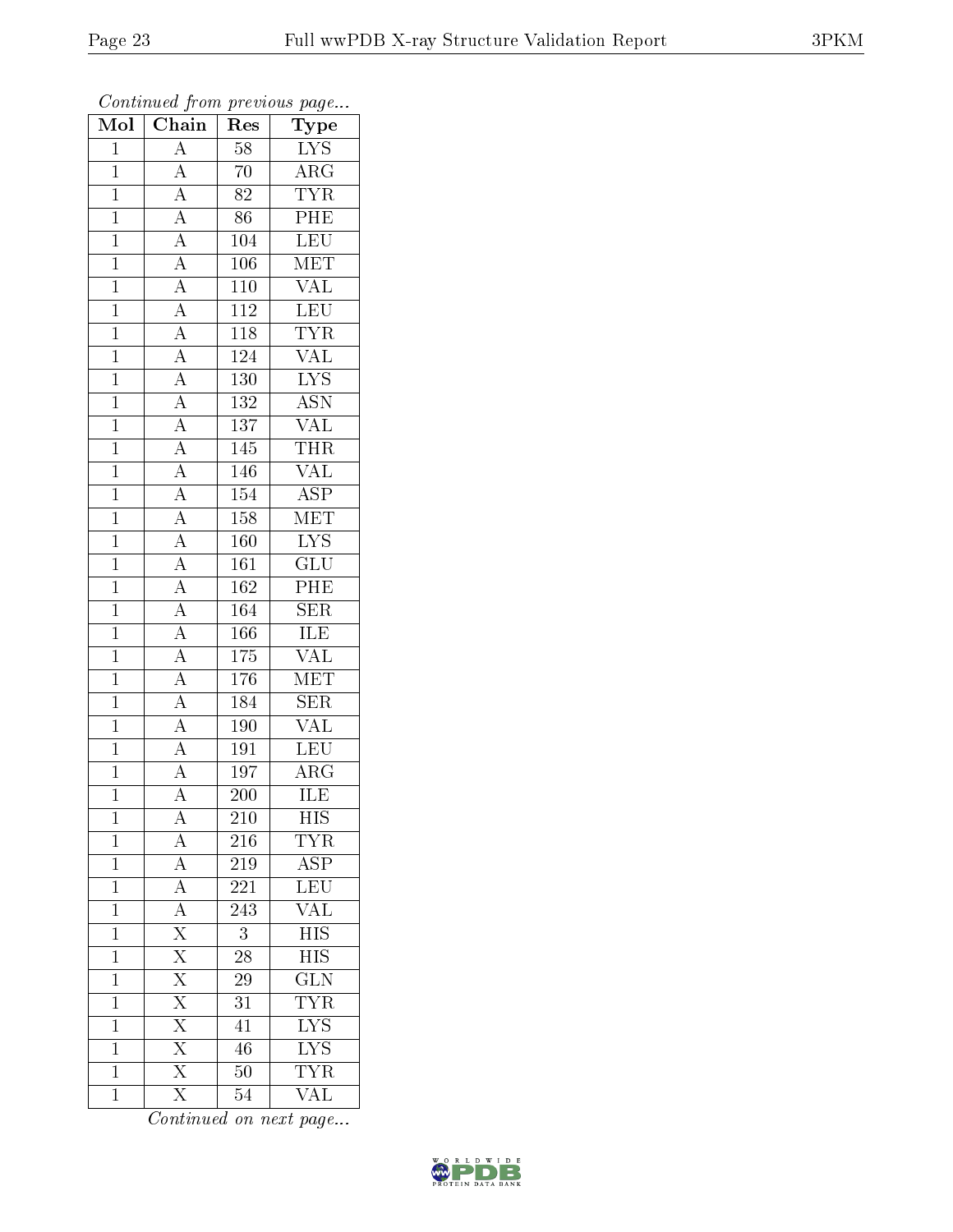| Mol            | $\overline{\text{Chain}}$                                               | Res              | Type                      |
|----------------|-------------------------------------------------------------------------|------------------|---------------------------|
| $\mathbf{1}$   | $\overline{X}$                                                          | 58               | $LYS$                     |
| $\mathbf{1}$   | $\overline{\mathrm{X}}$                                                 | 70               | $\rm{ARG}$                |
| $\mathbf{1}$   | $\overline{\mathrm{X}}$                                                 | 78               | <b>TYR</b>                |
| $\mathbf{1}$   | $\overline{X}$                                                          | 82               | <b>TYR</b>                |
| $\mathbf{1}$   | $\frac{\overline{X}}{\overline{X}}$                                     | $\overline{83}$  | $\overline{\text{LYS}}$   |
| $\mathbf{1}$   |                                                                         | 86               | PHE                       |
| $\mathbf{1}$   |                                                                         | 100              | LEU                       |
| $\mathbf{1}$   | $\overline{\mathrm{X}}$                                                 | 104              | <b>LEU</b>                |
| $\mathbf{1}$   |                                                                         | 106              | MET                       |
| $\mathbf{1}$   | $\frac{\overline{X}}{\overline{X}}$                                     | $\overline{113}$ | <b>TRP</b>                |
| $\mathbf{1}$   |                                                                         | 114              | $\overline{\text{ASP}}$   |
| $\mathbf{1}$   | $\overline{\mathrm{X}}$                                                 | <b>118</b>       | $\overline{\text{TYR}}$   |
| $\mathbf{1}$   | $\overline{\mathrm{X}}$                                                 | $\overline{127}$ | $\overline{\text{GLU}}$   |
| $\mathbf{1}$   | $\overline{\mathrm{X}}$                                                 | 129              | $\overline{LYS}$          |
| $\mathbf{1}$   | $\overline{\mathrm{X}}$                                                 | $\overline{130}$ | $\overline{\text{LYS}}$   |
| $\mathbf{1}$   | $\overline{\mathrm{X}}$                                                 | 137              | $\overline{\text{VAL}}$   |
| $\mathbf{1}$   | $\overline{\mathrm{X}}$                                                 | 145              | <b>THR</b>                |
| $\mathbf{1}$   | $\overline{\mathrm{X}}$                                                 | 151              | <b>LYS</b>                |
| $\mathbf{1}$   | $\overline{\mathrm{X}}$                                                 | $\overline{152}$ | $\overline{\text{SER}}$   |
| $\mathbf{1}$   | $\overline{X}$                                                          | 158              | $\overline{\text{MET}}$   |
| $\mathbf{1}$   | $\overline{X}$                                                          | 160              | $\overline{\text{LYS}}$   |
| $\mathbf{1}$   | $\overline{X}$                                                          | $\overline{161}$ | $\overline{\text{GLU}}$   |
| $\mathbf{1}$   | $\overline{\mathrm{X}}$                                                 | 162              | PHE                       |
| $\mathbf{1}$   | $\overline{X}$                                                          | 164              | $\overline{\text{SER}}$   |
| $\mathbf{1}$   | $\overline{X}$                                                          | 166              | <b>ILE</b>                |
| $\mathbf{1}$   | $\frac{1}{\overline{X}}$                                                | $\overline{175}$ | VAL                       |
| $\mathbf{1}$   | $\overline{X}$                                                          | 184              | SER                       |
| $\mathbf{1}$   | $\overline{\mathrm{X}}$                                                 | 185              | $\overline{\mathrm{GLU}}$ |
| $\mathbf 1$    | $\overline{\mathrm{X}}$                                                 | 190              | $\overline{\text{VAL}}$   |
| $\mathbf 1$    | $\bar{X}$                                                               | 191              | <b>LEU</b>                |
| $\mathbf{1}$   | $\overline{X}$                                                          | 197              | $\rm{AR}\bar{\rm{G}}$     |
| $\mathbf{1}$   | $\frac{\overline{X}}{\overline{X}}$ $\frac{\overline{X}}{\overline{X}}$ | 200              | <b>ILE</b>                |
| $\mathbf{1}$   |                                                                         | 201              | ${\rm LYS}$               |
| $\overline{1}$ |                                                                         | 206              | $\overline{\text{GLN}}$   |
| $\mathbf{1}$   |                                                                         | 210              | <b>HIS</b>                |
| $\mathbf{1}$   | $\overline{X}$                                                          | 216              | <b>TYR</b>                |
| $\mathbf{1}$   | $\overline{\mathrm{X}}$                                                 | 219              | <b>ASP</b>                |
| $\overline{1}$ | $\overline{\mathrm{X}}$                                                 | $\overline{2}21$ | $\overline{\text{LEU}}$   |
| $\mathbf{1}$   | $\overline{X}$                                                          | <b>222</b>       | LEU                       |
| $\mathbf{1}$   | $\overline{\mathrm{X}}$                                                 | 238              | PHE                       |
| $\mathbf{1}$   | $\overline{\mathrm{X}}$                                                 | 243              | $\overline{\text{VAL}}$   |

Some sidechains can be flipped to improve hydrogen bonding and reduce clashes. All (11) such

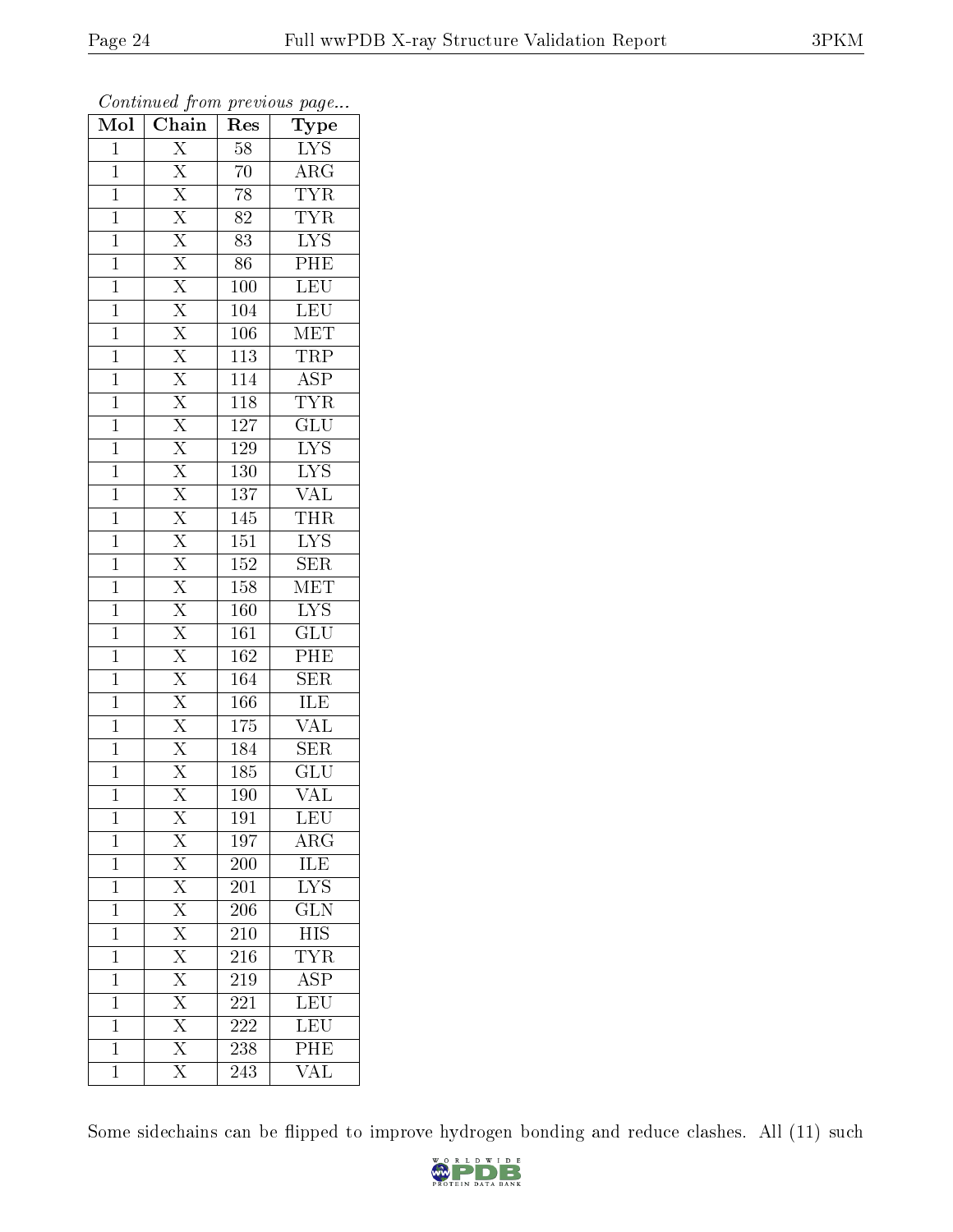sidechains are listed below:

| Mol | Chain | Res            | <b>Type</b> |
|-----|-------|----------------|-------------|
| 1   | A     | 3              | HIS         |
| 1   | А     | 28             | HIS         |
| 1   | А     | 29             | GLN         |
| 1   | А     | 52             | HIS         |
| 1   | А     | 132            | <b>ASN</b>  |
| 1   | А     | 206            | GLN         |
| 1   | X     | $\overline{2}$ | HIS         |
| 1   | X     | 28             | HIS         |
| 1   | Х     | 52             | НIS         |
| 1   | X     | 72             | НIS         |
|     | X     | 206            | <b>GLN</b>  |

#### 5.3.3 RNA [O](https://www.wwpdb.org/validation/2017/XrayValidationReportHelp#rna)i

| Mol | Chain | Analysed                         | <b>Backbone Outliers</b> | <b>Pucker Outliers</b> |
|-----|-------|----------------------------------|--------------------------|------------------------|
|     |       | $9/10(90\%)$                     | 7(77%)                   | $144\%$                |
|     |       | $9/9(100\%)$                     | 7(77%)                   | $^{\prime}$ (44%,      |
|     |       | $(94\%)$<br>18/<br>$^{\prime}19$ |                          |                        |

All (14) RNA backbone outliers are listed below:

| Mol            | Chain                   | Res              | Type                    |
|----------------|-------------------------|------------------|-------------------------|
| $\overline{2}$ | G                       | $\overline{3}$   |                         |
| $\overline{2}$ | G                       | $\overline{4}$   | $\mathbf{A}$            |
| $\overline{2}$ | $\overline{G}$          | $\overline{5}$   | $\overline{\rm C}$      |
| $\overline{2}$ | $\overline{\mathrm{G}}$ | $\overline{6}$   | A                       |
| $\overline{2}$ | $\overline{\mathrm{G}}$ | $\overline{7}$   | $\overline{\rm A}$      |
| $\overline{2}$ | $\overline{\mathrm{G}}$ | $\overline{8}$   | $\overline{\mathrm{U}}$ |
| $\overline{2}$ | $\overline{\mathrm{G}}$ | 10               | $\overline{A}$          |
| $\overline{3}$ | $\rm R$                 | 3                |                         |
| 3              | $\rm R$                 | $\overline{4}$   | A                       |
| 3              | $\overline{\mathrm{R}}$ | $\overline{5}$   | $\overline{\text{C}}$   |
| 3              | $\rm R$                 | $\boldsymbol{6}$ | Α                       |
| 3              | $\rm R$                 | 7                | $\overline{\rm A}$      |
| 3              | $\rm R$                 | 8                | U                       |
| 3              | $\rm R$                 | 10               | А                       |

All (8) RNA pucker outliers are listed below:

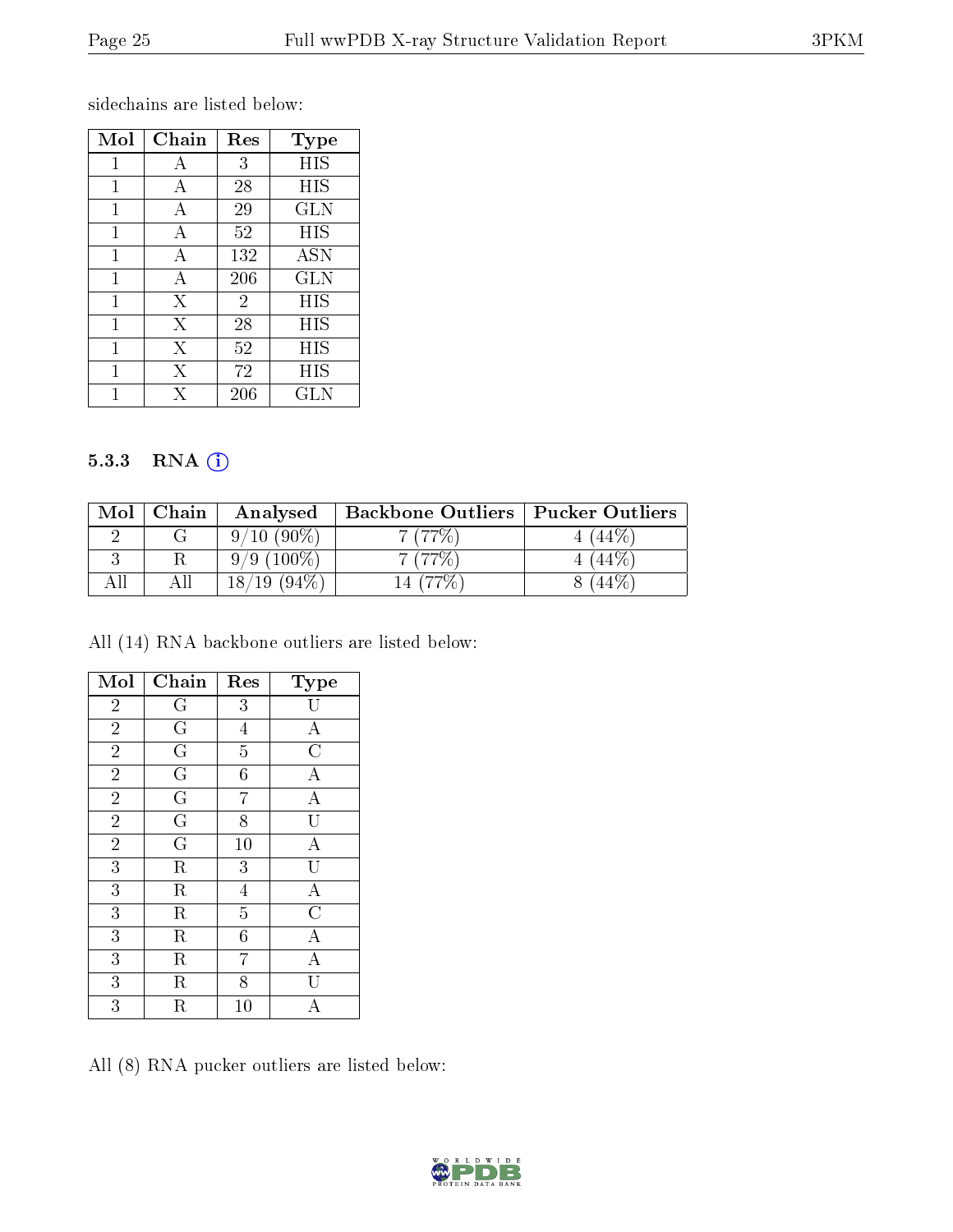| Mol            | Chain   | Res            | <b>Type</b> |
|----------------|---------|----------------|-------------|
| $\overline{2}$ | G       | 2              |             |
| $\overline{2}$ | G       | 3              |             |
| $\overline{2}$ | G       |                |             |
| $\overline{2}$ | G       | 6              |             |
| 3              | R       | $\overline{2}$ | TΤ          |
| 3              | $\rm R$ | 3              |             |
| 3              | R       |                |             |
| 3              | R       |                |             |

## 5.4 Non-standard residues in protein, DNA, RNA chains (i)

There are no non-standard protein/DNA/RNA residues in this entry.

## 5.5 Carbohydrates  $(i)$

There are no carbohydrates in this entry.

## 5.6 Ligand geometry (i)

There are no ligands in this entry.

### 5.7 [O](https://www.wwpdb.org/validation/2017/XrayValidationReportHelp#nonstandard_residues_and_ligands)ther polymers  $(i)$

There are no such residues in this entry.

## 5.8 Polymer linkage issues (i)

There are no chain breaks in this entry.

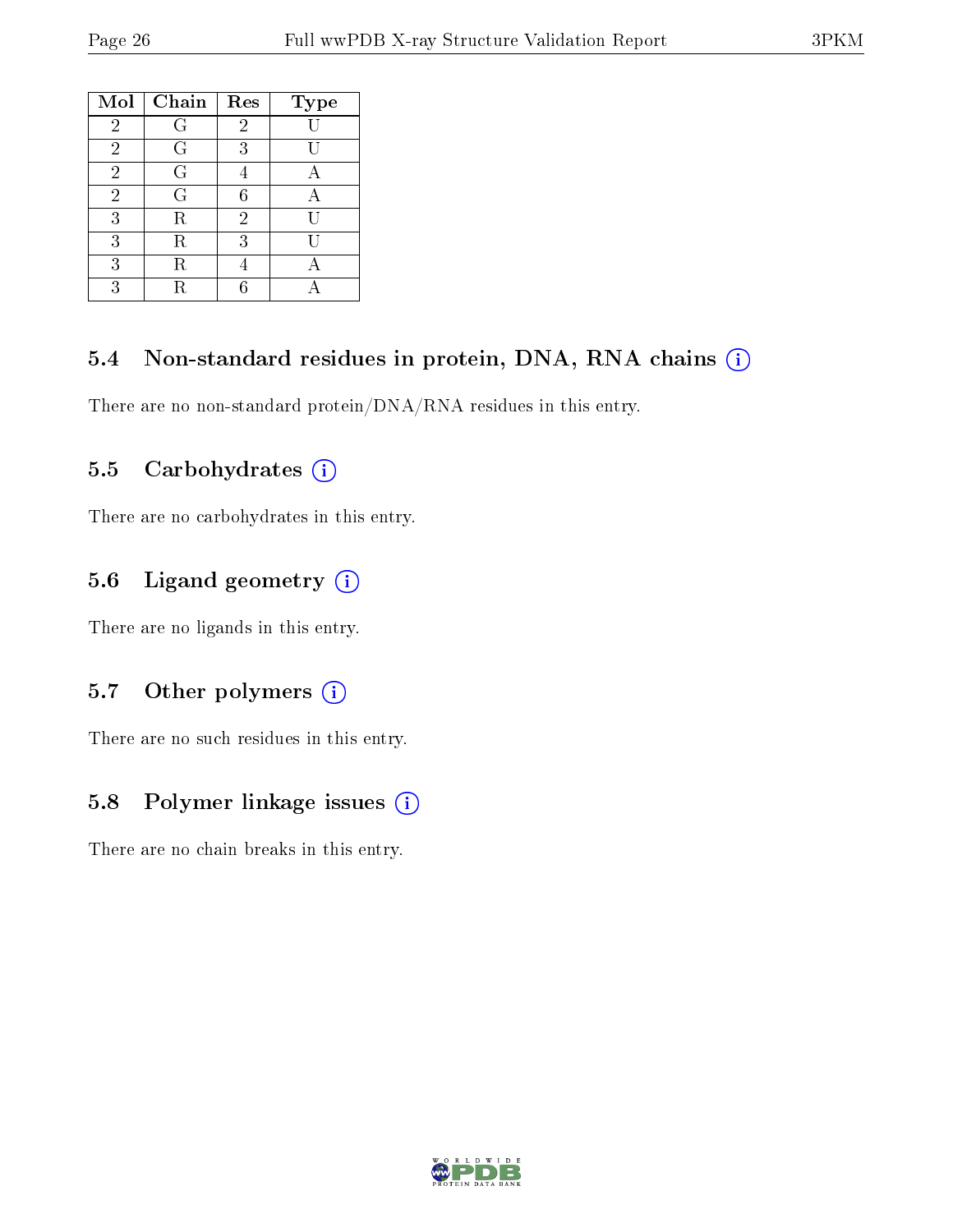# 6 Fit of model and data  $(i)$

# 6.1 Protein, DNA and RNA chains  $(i)$

In the following table, the column labelled  $#RSRZ> 2'$  contains the number (and percentage) of RSRZ outliers, followed by percent RSRZ outliers for the chain as percentile scores relative to all X-ray entries and entries of similar resolution. The OWAB column contains the minimum, median,  $95<sup>th</sup>$  percentile and maximum values of the occupancy-weighted average B-factor per residue. The column labelled ' $Q< 0.9$ ' lists the number of (and percentage) of residues with an average occupancy less than 0.9.

| Mol            | Chain | Analysed         | ${ <\hspace{-1.5pt}{\mathrm{RSRZ}} \hspace{-1.5pt}>}$ | $\#\text{RSRZ}{>}2$ |                        | $OWAB(A^2)$        | Q <sub>0.9</sub> |
|----------------|-------|------------------|-------------------------------------------------------|---------------------|------------------------|--------------------|------------------|
|                | А     | $229/269$ (85%)  | 0.78                                                  | 34 $(14\%)$         | $\mathbf{1}\mathbf{2}$ | 83, 158, 220, 243  |                  |
|                | X     | $233/269$ (86\%) | 0.67                                                  | $(12\%)$<br>29      | 4                      | 76, 160, 221, 257  | $\Omega$         |
| $\overline{2}$ | G     | $9/10(90\%)$     | 0.11                                                  | $\sqrt{100}$        | $\vert$ 100 $\vert$    | 159, 211, 239, 251 | $\Omega$         |
| -3             | R     | $9/9(100\%)$     | 0.62                                                  | 3(33%)              |                        | 165, 219, 249, 253 | $\Omega$         |
| All            | All   | $480/557(86\%)$  | 0.71                                                  | 66 (13%)            |                        | 76, 161, 225, 257  |                  |

All (66) RSRZ outliers are listed below:

| Mol            | ${\bf Chain}$           | Res | Type                    | <b>RSRZ</b>      |
|----------------|-------------------------|-----|-------------------------|------------------|
| $\mathbf{1}$   | $\boldsymbol{A}$        | 14  | VAL                     | $7.2\,$          |
| $\overline{1}$ | $\overline{\rm A}$      | 29  | <b>GLN</b>              | 6.7              |
| $\mathbf{1}$   | $\overline{\rm A}$      | 21  | <b>ALA</b>              | 6.4              |
| $\mathbf{1}$   | $\overline{\mathrm{X}}$ | 23  | <b>LYS</b>              | 6.0              |
| $\overline{1}$ | $\overline{A}$          | 69  | $\overline{\text{LYS}}$ | 5.7              |
| $\overline{1}$ | $\boldsymbol{A}$        | 32  | <b>LEU</b>              | $\overline{5.5}$ |
| $\overline{1}$ | $\overline{\mathrm{X}}$ | 67  | ALA                     | 5.3              |
| $\mathbf{1}$   | $\overline{\mathrm{X}}$ | 13  | <b>LEU</b>              | 5.2              |
| $\mathbf{1}$   | $\overline{\rm A}$      | 196 | <b>LYS</b>              | 5.2              |
| $\overline{1}$ | $\overline{A}$          | 85  | $\overline{\text{GLY}}$ | $\overline{5.1}$ |
| $\mathbf{1}$   | $\overline{\mathrm{X}}$ | 66  | MET                     | 5.1              |
| $\overline{1}$ | $\overline{\mathrm{X}}$ | 152 | <b>SER</b>              | 5.1              |
| $\mathbf{1}$   | $\overline{\rm A}$      | 24  | <b>VAL</b>              | 4.6              |
| $\mathbf{1}$   | $\boldsymbol{A}$        | 22  | PHE                     | 4.0              |
| $\overline{1}$ | $\overline{A}$          | 83  | LYS.                    | 3.8              |
| $\overline{1}$ | $\overline{\mathrm{X}}$ | 230 | PHE                     | 3.8              |
| $\overline{1}$ | $\overline{\mathrm{X}}$ | 148 | $\rm{ARG}$              | 3.7              |
| $\mathbf{1}$   | $\boldsymbol{A}$        | 35  | LEU                     | 3.7              |
| $\mathbf{1}$   | $\boldsymbol{A}$        | 198 | PHE                     | 3.7              |
| $\overline{1}$ | $\overline{A}$          | 197 | $\rm{ARG}$              | 3.4              |
| $\overline{1}$ | $\overline{A}$          | 78  | TYR                     | 3.4              |

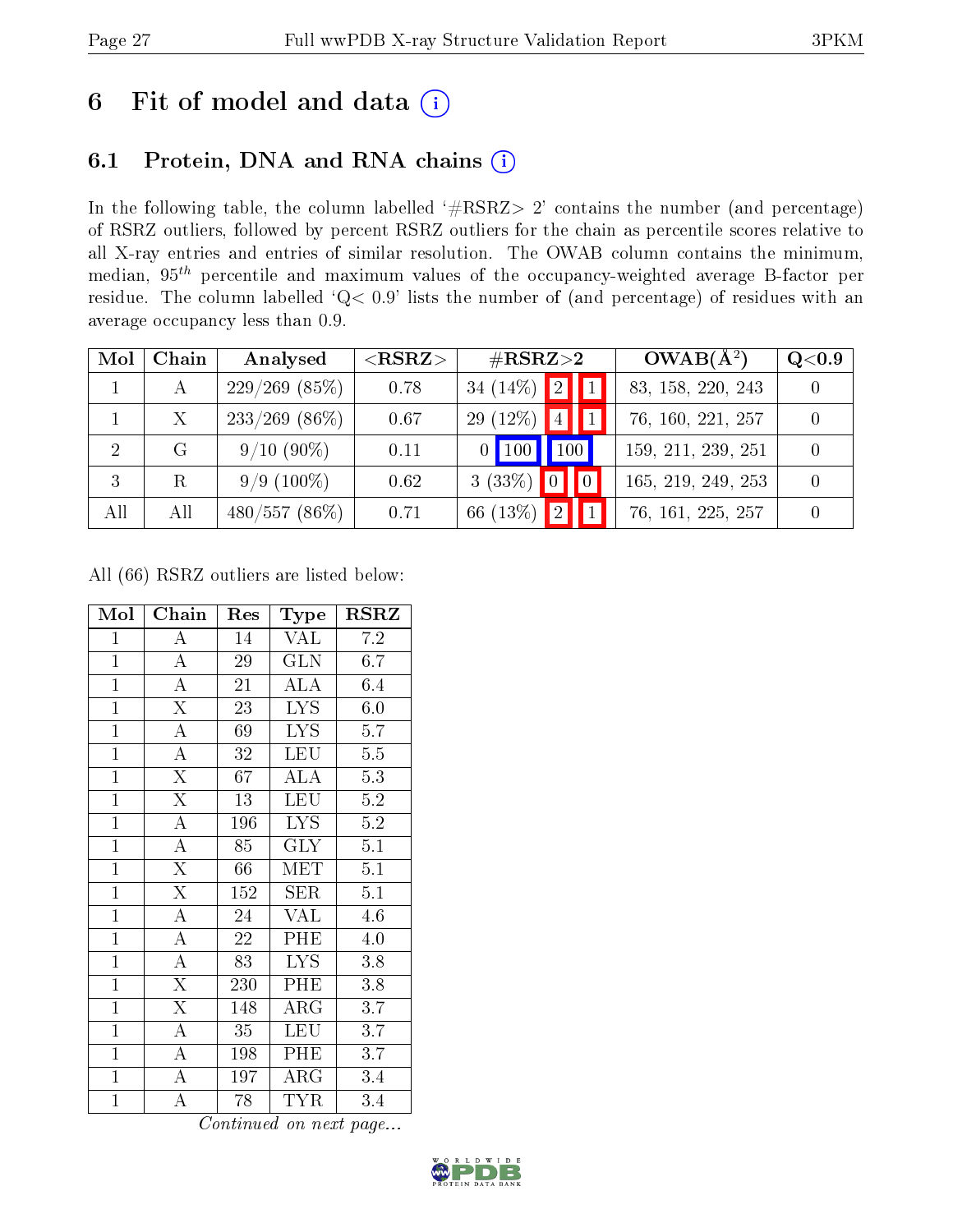| Mol            | $\overline{\text{Chain}}$ | Res              | Type                    | <b>RSRZ</b>      |
|----------------|---------------------------|------------------|-------------------------|------------------|
| $\mathbf{1}$   | $\boldsymbol{A}$          | 82               | <b>TYR</b>              | 3.3              |
| $\mathbf{1}$   | $\overline{\mathrm{X}}$   | 84               | $\overline{\text{LYS}}$ | 3.3              |
| $\overline{1}$ | $\overline{A}$            | $\overline{84}$  | $\overline{LYS}$        | $\overline{3.3}$ |
| $\overline{1}$ | $\overline{\rm A}$        | $208\,$          | ALA                     | $\overline{3.3}$ |
| $\overline{1}$ | $\overline{A}$            | 203              | $\overline{\text{GLY}}$ | $\overline{3.1}$ |
| $\mathbf{1}$   | $\boldsymbol{A}$          | 116              | $AR\overline{G}$        | 3.1              |
| $\mathbf{1}$   | $\overline{\mathrm{X}}$   | 122              | ILE                     | $\overline{3.1}$ |
| $\overline{1}$ | $\overline{\mathrm{X}}$   | 202              | $\overline{\text{PRO}}$ | $\overline{3.1}$ |
| $\overline{1}$ | $\overline{X}$            | $\overline{85}$  | $\overline{\text{GLY}}$ | $\overline{3.1}$ |
| $\overline{1}$ | $\overline{X}$            | $\overline{65}$  | PHE                     | $\overline{3.0}$ |
| $\mathbf{1}$   | $\overline{X}$            | 186              | PHE                     | $3.0\,$          |
| $\mathbf{1}$   | $\overline{\mathrm{X}}$   | $14\,$           | $\overline{\text{VAL}}$ | 2.9              |
| $\overline{1}$ | $\overline{\mathrm{X}}$   | 22               | PHE                     | 2.8              |
| $\overline{1}$ | $\overline{\mathrm{X}}$   | 113              | <b>TRP</b>              | 2.8              |
| $\overline{1}$ | $\overline{A}$            | $\overline{210}$ | $\overline{HIS}$        | $\overline{2.8}$ |
| $\mathbf{1}$   | $\overline{A}$            | 65               | $P\overline{HE}$        | $2.8\,$          |
| $\overline{1}$ | $\overline{\mathrm{X}}$   | $\overline{11}$  | <b>ILE</b>              | $\overline{2.7}$ |
| $\overline{1}$ | $\overline{\mathrm{X}}$   | 149              | LYS                     | 2.7              |
| $\overline{1}$ | $\overline{\mathrm{X}}$   | $\overline{153}$ | <b>TYR</b>              | $\overline{2.7}$ |
| $\overline{1}$ | $\overline{\mathrm{X}}$   | $\sqrt{2}$       | $\overline{HIS}$        | $\overline{2.7}$ |
| $\overline{1}$ | $\overline{A}$            | 79               | PHE                     | $\overline{2.7}$ |
| $\overline{1}$ | $\overline{A}$            | $\overline{27}$  | <b>ASN</b>              | $2.6\,$          |
| $\overline{1}$ | $\overline{\rm A}$        | 23               | <b>LYS</b>              | $\overline{2.6}$ |
| $\overline{1}$ | $\overline{\mathrm{X}}$   | 241              | $\overline{\text{VAL}}$ | $2.6\,$          |
| $\mathbf{1}$   | $\overline{A}$            | 25               | $\overline{\text{PRO}}$ | $2.6\,$          |
| 3              | $\rm R$                   | $10\,$           | $\overline{A}$          | $2.5\,$          |
| $\overline{1}$ | $\overline{A}$            | 26               | <b>TYR</b>              | $2.5\,$          |
| $\overline{1}$ | $\overline{A}$            | 245              | <b>GLY</b>              | 2.5              |
| $\overline{1}$ | $\overline{\mathrm{X}}$   | $\overline{87}$  | $\overline{\rm{PHE}}$   | $\overline{2.5}$ |
| 3              | R                         | 9                | А                       | $2.4\,$          |
| $\mathbf{1}$   | A                         | 66               | $ME\overline{T}$        | 2.4              |
| $\mathbf{1}$   | $\boldsymbol{A}$          | 28               | <b>HIS</b>              | $\overline{2.3}$ |
| $\mathbf{1}$   | $\overline{\rm A}$        | 6                | <b>GLY</b>              | 2.3              |
| $\overline{1}$ | $\overline{\mathrm{X}}$   | $\overline{96}$  | $\overline{\text{ILE}}$ | $\overline{2.2}$ |
| 3              | R                         | 6                | A                       | 2.2              |
| $\overline{1}$ | $\overline{\mathrm{X}}$   | $\overline{12}$  | $\overline{\rm ARG}$    | $\overline{2.1}$ |
| $\mathbf{1}$   | A                         | 230              | PHE                     | 2.1              |
| $\overline{1}$ | $\overline{\mathrm{X}}$   | 136              | PHE                     | $\overline{2.1}$ |
| $\mathbf{1}$   | $\overline{\mathrm{X}}$   | 9                | PHE                     | 2.1              |
| $\mathbf{1}$   | $\boldsymbol{A}$          | 126              | $\overline{\rm ARG}$    | 2.1              |
| $\mathbf{1}$   | $\overline{\rm A}$        | $\overline{13}$  | LEU                     | 2.0              |
| $\overline{1}$ | $\overline{\mathrm{X}}$   | 119              | <b>LEU</b>              | 2.0              |